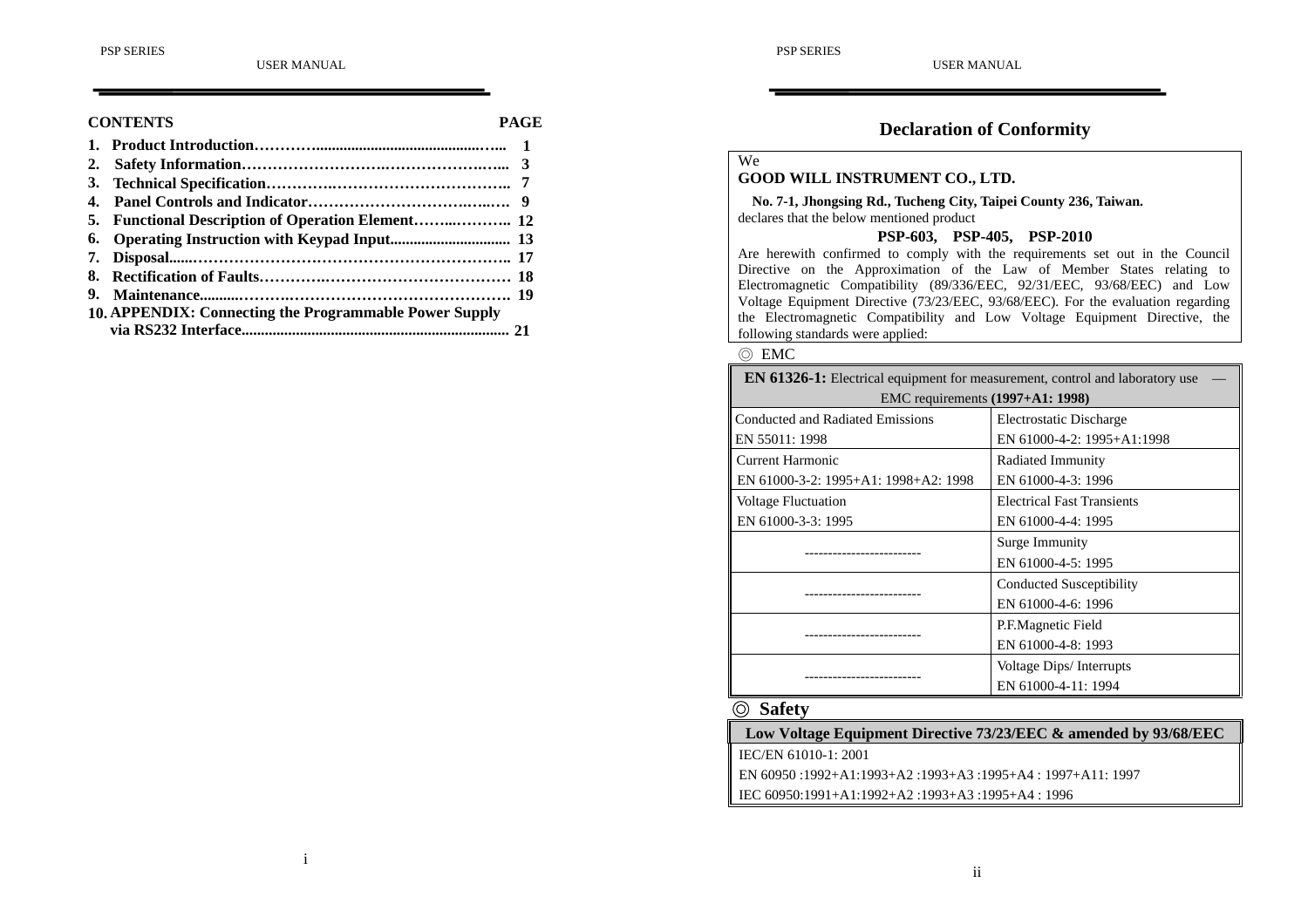#### **SAFETY TERMS AND SYMBOLS**

**These terms may appear in this manual or on the product:**



**WARNING. Warning statements identify condition or practices that could result in injury or loss of life.**



**CAUTION. Caution statements identify conditions or practices that could result in damage to this product or other property.**

**The following symbols may appear in this manual or on the product:**





 $\mathbf{I}$ 

**DANGER ATTENTION Protective Earth (ground) Frame or High Voltage refer to Manual Conductor Terminal Chassis Terminal Terminal** **FOR UNITED KINGDOM ONLY**

**NOTE: This lead/appliance must only be wired by competent persons**

**WARNING: THIS APPLIANCE MUST BE EARTHED**

**IMPORTANT: The wires in this lead are coloured in accordancewith the following code:**

| Green/ Yellow: | Earth          |  |
|----------------|----------------|--|
| <b>Blue:</b>   | <b>Neutral</b> |  |
| <b>Brown:</b>  | Live (Phase)   |  |

**As the colours of the wires in main leads may not correspond with the colours marking identified in your plug/appliance, proceed as follows:**

**The wire which is coloured Green & Yellow must be connected tothe Earth terminal marked with the letter E or by the earth** symbol  $\bigoplus$  or coloured Green or Green & Yellow.

**The wire which is coloured Blue must be connected to theterminal which is marked with the letter N or coloured Blue orBlack.**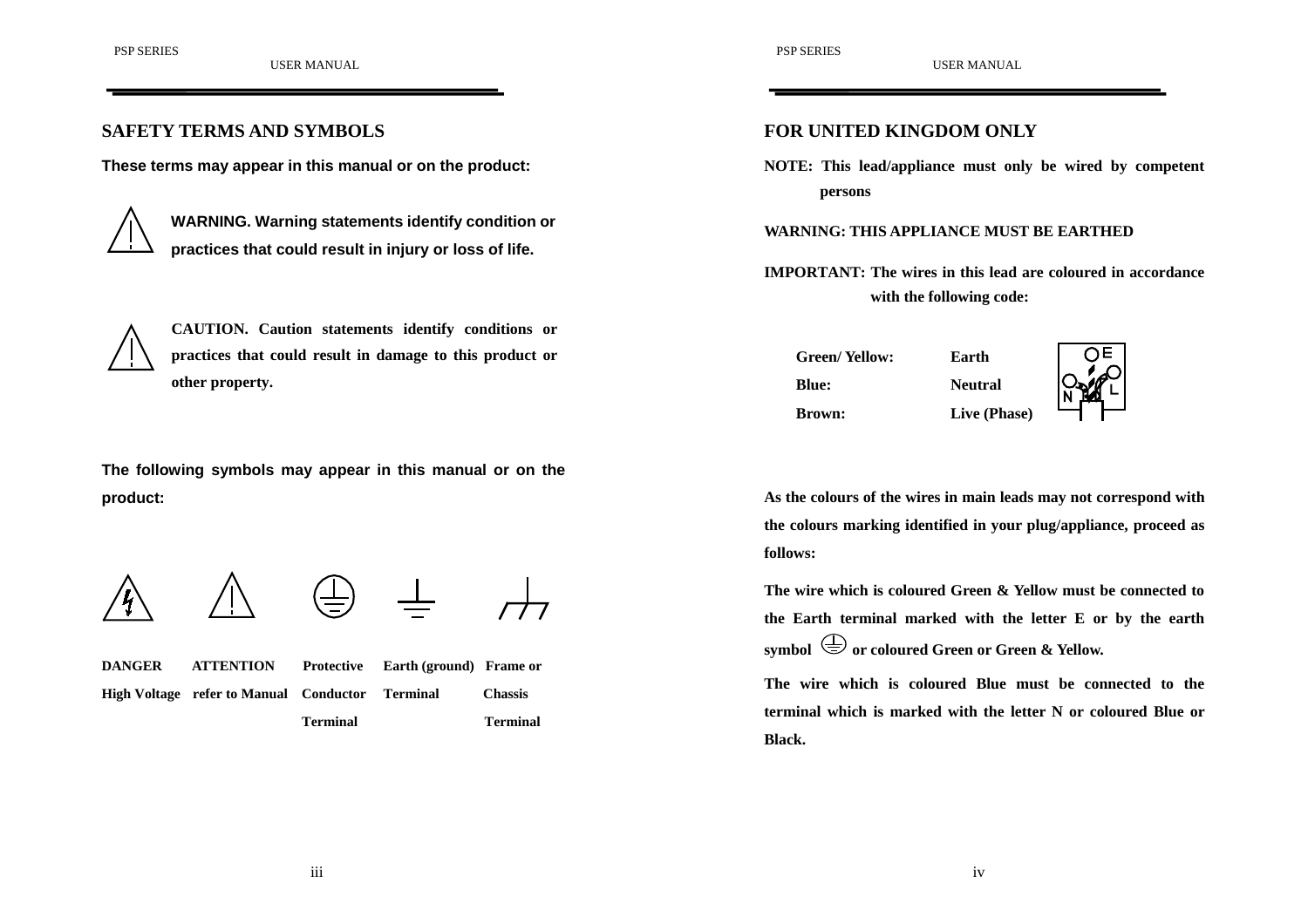**The wire which is coloured Brown must be connected to theterminal marked with the letter L or P or coloured Brown or Red.**

**If in doubt, consult the instructions provided with the equipment or contact the supplier.**

**This cable/appliance should be protected by a suitably rated and approved HBC mains fuse: refer to the rating information on the equipment and/or user instructions for details. As a guide, cable of 0.75mm2 should be protected by a 3A or 5A fuse. Larger conductors would normally require 13A types, depending on the connection method used.**

**Any moulded mains connector that requires removal /replacement must be destroyed by removal of any fuse & fuse carrier and disposed of immediately, as a plug with bared wires is hazardous if a engaged in live socket. Any re-wiring must be carried out in accordance with the information detailed on this label.**

USER MANUAL

#### **1. Product Introduction**

The PSP series is a programmable switching power supply with backlit liquid crystal display built to the latest technological standards. Construction is in accordance with VDE 0411 = EN 61010. Moreover, the PSP series has been EMV-tested and fulfils the requirements of the applicable European and national directives. Conformance to these has been proven; the relevant statements and documents are lodged with the manufacturer.

**Note: This is a Class A device which can cause RFinterference within the home.**

To maintain this condition and to guarantee safe operation, the user must observe these operating instructions without fail.

#### **Application Note**

- Connection of low-voltage loads to the marked connection sockets provided for this purpose and their operation at a voltage between 0 to rating voltage.
- $\bullet$  The current consumption of a connected load may not exceed rating current.
- $\bullet$  The Switching Power Supply PSP series is suitable for connection to 115 or 230 V 50/60 Hz AC power sockets.
- $\bullet$  Operation must not take place under unfavorable ambient conditions including:

-Moisture or excessive air humidity.

-Dust and combustible gases, fumes or solvents.

v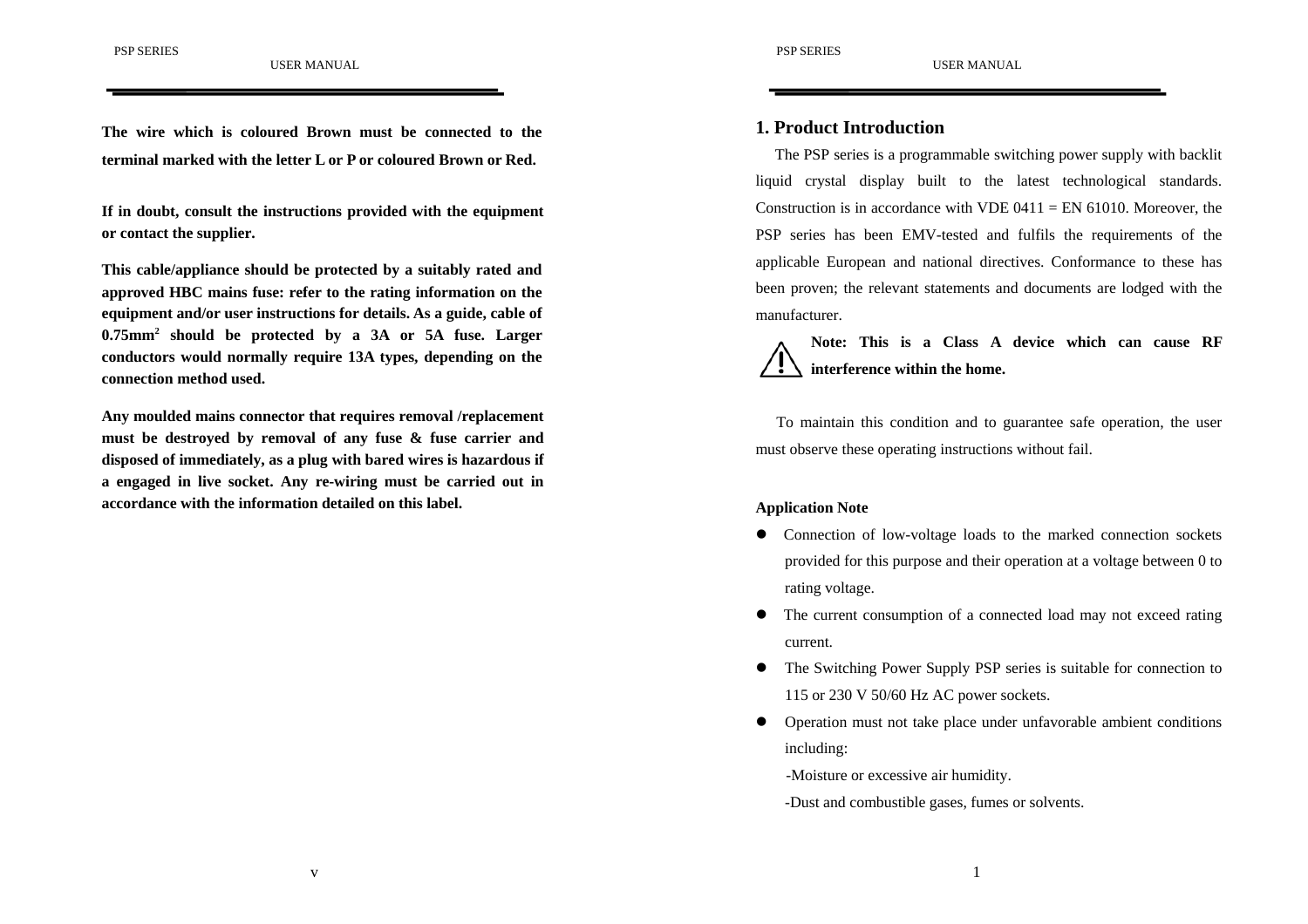etc.

# -Thunderstorms or storm conditions such as strong electrostatic fields,

Any use other than above description may leads to damage to the unit; or causes dangers such as short circuit, fire, electric shock, etc. No part of the product may be modified or converted. The safety instructions are to be followed without fail.

# **2. Safety Information**



**Note: Damage caused by failure to observe the operating instructions voids the guarantee.**

We accept no liability for consequential damage and accept no responsibility for damage to property or injury to persons caused by improper operation or failure to observe the safety instructions. Such cases void the guarantee.

#### **a) Installation and handling safety instructions**

Observe the following rules when installing the instrument:

- **a1.** Avoid use the instrument in extremely cold or hot locations or directly adjacent to a heating fan.
- **a2.** Never switch the instrument on immediately when it is brought from a cold environment into a warm room until the instrumentcomes to room temperature as under the adverse conditions, the resultant condensation may destroy the instrument.
- **a3.** Ensure there is proper ventilation for the vents in the case (front left side and cooling fan on the rear) to prevent heat build-up from damaging the instrument.
- **a4.** Never operate the instrument near hot soldering irons.
- **a5.** Do not place the Power Supply with its front panel down to avoid damaging the operating controls.

#### **b) General safety requirements**

The Switching Power Supply PSP series has been fully inspected and tested with technically safe condition before shipping from the factory. To maintain this condition and to ensure safe operation, it is essential for the user to observe the safety instructions and warning notes which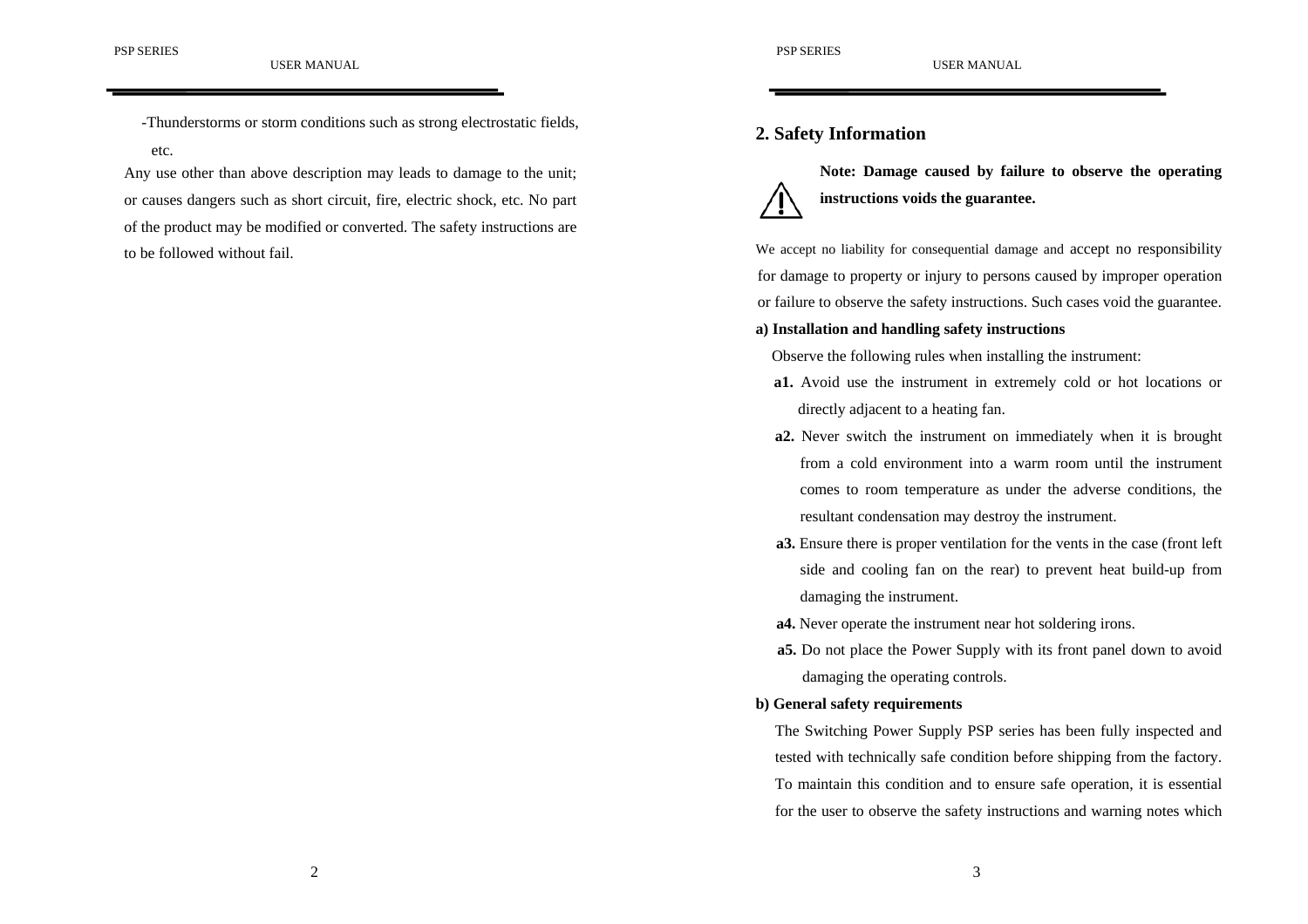#### PSP SERIES

are contained in this user manual.

The instrument is constructed to Protection Class I. It is equipped with a VDE-approved power supply with safety cable and may only be used with and connected to AC supplies with safety earthing.

Ensure that the (yellow/green) earthed wire in the instrument, in its power cable and in the AC supply remains sound, because a damaged earth wire can endanger life.

In commercial facilities the accident-prevention regulations of the industrial employers' liability association for electrical systems and equipment must be observed.

In schools, training facilities, hobby and self-help workshops, the operation of power supplies and accessories must be supervised by the trained personnel.

Make sure that only the fuses of the given types and nominal current ratings are used as replacements. The use of repaired fuses or the bridging of fuse holders is not permitted. A small flat-bladed screwdriver is required to change the AC fuse. Carefully lever up the cover in the AC power socket and withdraw it. Remove the defective fuse and replace it with an intact one of the same type and nominal current rating. Afterwards replace the fuse cover.

The measuring instrument is operated only when the case is securely closed and screwed up.

While proceeding the operation of power supplies, the wearing of metal or other conducting jewelry such as chains, bracelets, rings, etc. is not recommended.

USER MANUAL



# **Note: Power supplies are not intended for use with/on people or animals.**

When connecting the outputs of more than one power supply in series voltages may danger to life  $(> 35 \text{ VDC})$ . Only power supplies with an identical output (current and voltage) specification may be placed in series or in parallel, otherwise the weaker of the two will be damaged. The instrument is to be placed onto a hard, non-inflammable base, so that cooling air can enter unhindered. The cooling of the unit occurs predominantly through convection.

# **Note: Power supply ventilation holes should not be covered.**

Power supplies and their connected loads should not be left operating unsupervised. There are measures for the protection and safety of connected loads in the face of power supply incidents (e.g. overvoltages, complete failure) and effects and dangers stemming from the loads themselves (e.g. unduly-high current consumption).

Faulty power supplies can produce voltages over 50 V DC, which can be dangerous even when the indicated normal output voltages of the units are lower than this.

**Note: For power-on work, only tools expressly intended for this should be used.**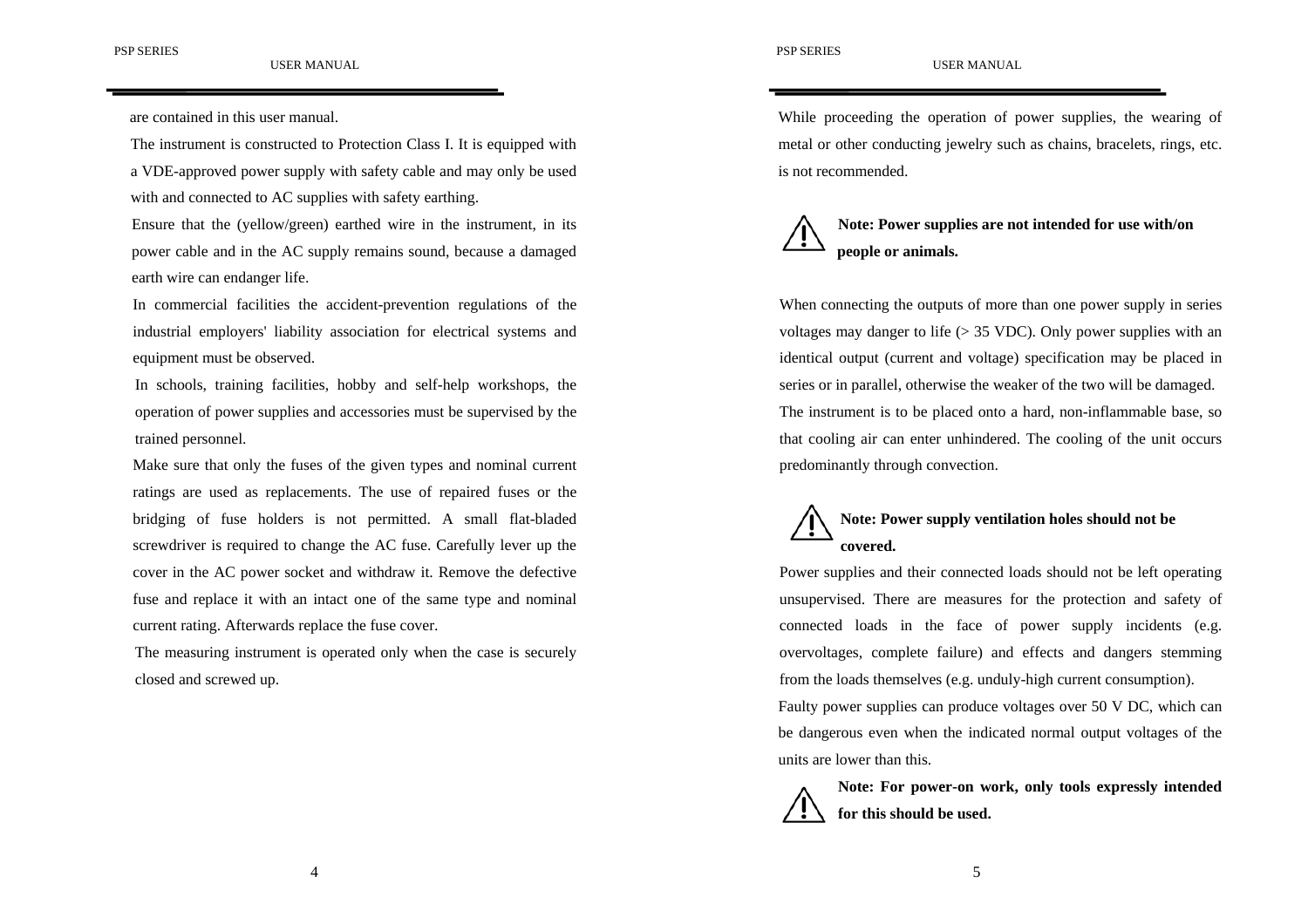The power supply outputs and connecting leads, sockets and terminals must be protected from being touched directly. In addition, the leads used must be sufficiently insulated and voltage-proof and the contact points safe from being touched (safety sockets).

Use of bare metal leads and contacts should be avoided. All such itemsare to be covered by suitable, nonflammable insulating material or other measures taken and therefore protected from being touched directly. The electrically conducting parts of the connected load must also be appropriately protected from being touched directly.

If the instrument is assumed that safe operation is no longer possible according to the following phenomena, then the unit must be switched off and protected against unintentional operation:

- the unit shows visible signs of damage,
- the unit no longer functions and
- after prolonged storage under unfavourable conditions or
- after severe transportation stress.

Do switch on the switched power supply immediately when it has been brought from a cold environment into a warm room until it comes to room temperature as under adverse conditions, the resultant condensation can destroy the unit.

# **3. Technical Specifications**

| <b>Model</b>            |                                | <b>PSP-603</b>                                      | <b>PSP-405</b>                         | <b>PSP-2010</b>           |  |  |
|-------------------------|--------------------------------|-----------------------------------------------------|----------------------------------------|---------------------------|--|--|
| Operating voltage       |                                | 115/230 VAC $\pm$ 15%                               |                                        |                           |  |  |
| Power frequency         |                                |                                                     | 50/60 Hz                               |                           |  |  |
| Power consumption       |                                | approx. 420VA max.                                  |                                        |                           |  |  |
| Power output            |                                |                                                     | 200W max.                              |                           |  |  |
| Output voltage          |                                | 0~60VDC, 20mV                                       | $0\nu 40$ VDC,                         | 0~20VDC, 10mV             |  |  |
|                         |                                | resolution                                          | 10mV resolution                        | resolution                |  |  |
| Program Accuracy        |                                | $\pm 0.05\% \pm 4$ digits                           | $\pm 0.05\% \pm 3$ digits              | $\pm 0.05\% \pm 3$ digits |  |  |
| <b>Output Current</b>   |                                | $0 - 3.5A$                                          | 0~5A                                   | $0 - 10A$                 |  |  |
|                         |                                | 2mA resolution                                      | 2mA resolution                         | 5mA resolution            |  |  |
| Program Accuracy        |                                | $\pm 0.1\% \pm 5$ digits                            | $\pm 0.1\% \pm 5$ digits               | $\pm 0.3\% \pm 10$ digits |  |  |
|                         | <b>Voltage Load Regulation</b> | $\leq 10$ mV                                        |                                        |                           |  |  |
|                         | <b>Current Load Regulation</b> |                                                     | $\leq 5 \text{ mA}$                    |                           |  |  |
|                         | Voltage Line Regulation.       | $\leq 0.05\%$                                       |                                        |                           |  |  |
|                         | <b>Current Line Regulation</b> | $\leq 0.05\%$                                       |                                        |                           |  |  |
| Ripple Voltage          |                                | $\leq 20$ mV rms                                    |                                        |                           |  |  |
| <b>Ripple Current</b>   |                                | $\leq 10$ mArms                                     |                                        |                           |  |  |
| Readback Resolution     |                                | $20mV$ $2mA$                                        | $10mV$ 2mA                             | $10mV$ 5mA                |  |  |
| (Meter)                 |                                |                                                     |                                        |                           |  |  |
| Response                | <b>Rise Time</b>               |                                                     | $\leq$ 150ms ( $\leq$ 95% rating load) |                           |  |  |
| Time                    | <b>Fall Time</b>               | $\leq$ 150ms ( $\geq$ 10% rating load)              |                                        |                           |  |  |
| Recovery Time           |                                | 30ms (50% Load Change, Minimum load 0.5A)           |                                        |                           |  |  |
|                         |                                | Readback Accuracy (Meter)                           |                                        |                           |  |  |
| Voltage                 |                                | $\pm 0.05\% \pm 4$ digits                           | $\pm 0.05\% \pm 3$ digits              | $\pm 0.05\% \pm 3$ digits |  |  |
| Current                 |                                | $\pm 0.1\% \pm 5$ digits                            | $\pm 0.1\% \pm 5$ digits               | $\pm 0.3\% \pm 10$ digits |  |  |
| Digital Display         |                                | Multi-line LCD with background lighting             |                                        |                           |  |  |
| AC fuse                 |                                | Slow-blow T6.3A/250V for 115V, T3.15A/250V for 230V |                                        |                           |  |  |
|                         | <b>Command Process Time</b>    | 250ms                                               |                                        |                           |  |  |
| Interface (Standard)    |                                | <b>RS-232C</b>                                      |                                        |                           |  |  |
| Weight                  |                                | Approx. 4 kgs                                       |                                        |                           |  |  |
| Dimensions              |                                | Approx. 225×100×305 m/m                             |                                        |                           |  |  |
| $(W \times H \times L)$ |                                | (without stand and power cable)                     |                                        |                           |  |  |

USER MANUAL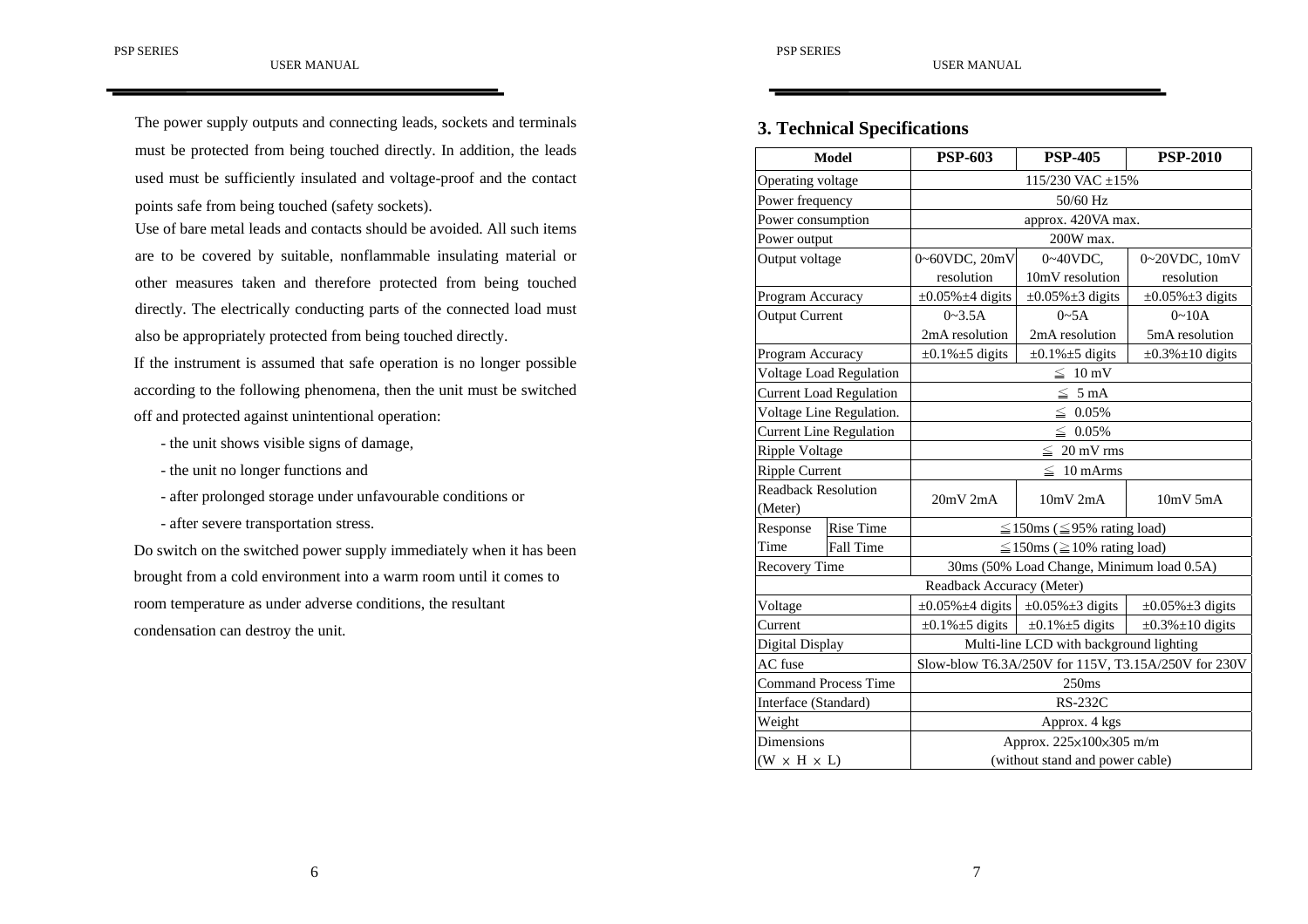| <b>Environmental Conditions</b> |                                                                                                                               |  |  |
|---------------------------------|-------------------------------------------------------------------------------------------------------------------------------|--|--|
| Operating                       | Indoor use, altitude up to 2000m.<br>Ambient Temperature $0^{\circ}$ C to $40^{\circ}$ C.<br>Relative Humidity 80% (Maximum). |  |  |
| Environment                     |                                                                                                                               |  |  |
|                                 | Installation category II                                                                                                      |  |  |
|                                 | <b>Pollution Degree</b><br>$\overline{2}$                                                                                     |  |  |
| Operating temperature $\&$      | $0^{\circ}$ C to +40 $^{\circ}$ C                                                                                             |  |  |
| Humidity                        | 80% (Maximum), non-condensing                                                                                                 |  |  |
| Storage temperature range       | $-10^{\circ}$ C to $+70^{\circ}$ C                                                                                            |  |  |
|                                 |                                                                                                                               |  |  |
| Accessories                     |                                                                                                                               |  |  |
|                                 |                                                                                                                               |  |  |

#### **Front Panel**

1) 4 mm safety sockets: 1a negative connection "-", 1b positive connection "+" and 1c earth connection.

USER MANUAL

- 2) "POWER" AC switch for switching the power supply on ("1") and off ("0").
- 3) Encoder wheel for changing the V SET, V LIMIT, I LIMIT, P LIMIT, +%, and -% parameter settings.
- 4) Keypad for actual operation of the Switching Power Supply PSP series. The exact description follows below.
- 5) Backlit LCD Display with indication of the output voltage, current, power settings and indication of the V, I and P limits. Additionally, indication of OUTPUT On or Off and keypad locked or unlocked.

#### **Rear Panel**

6) AC rear power socket.

7) RS-232 interface (with optocoupler) for connection to PC.

8) Cooling fan.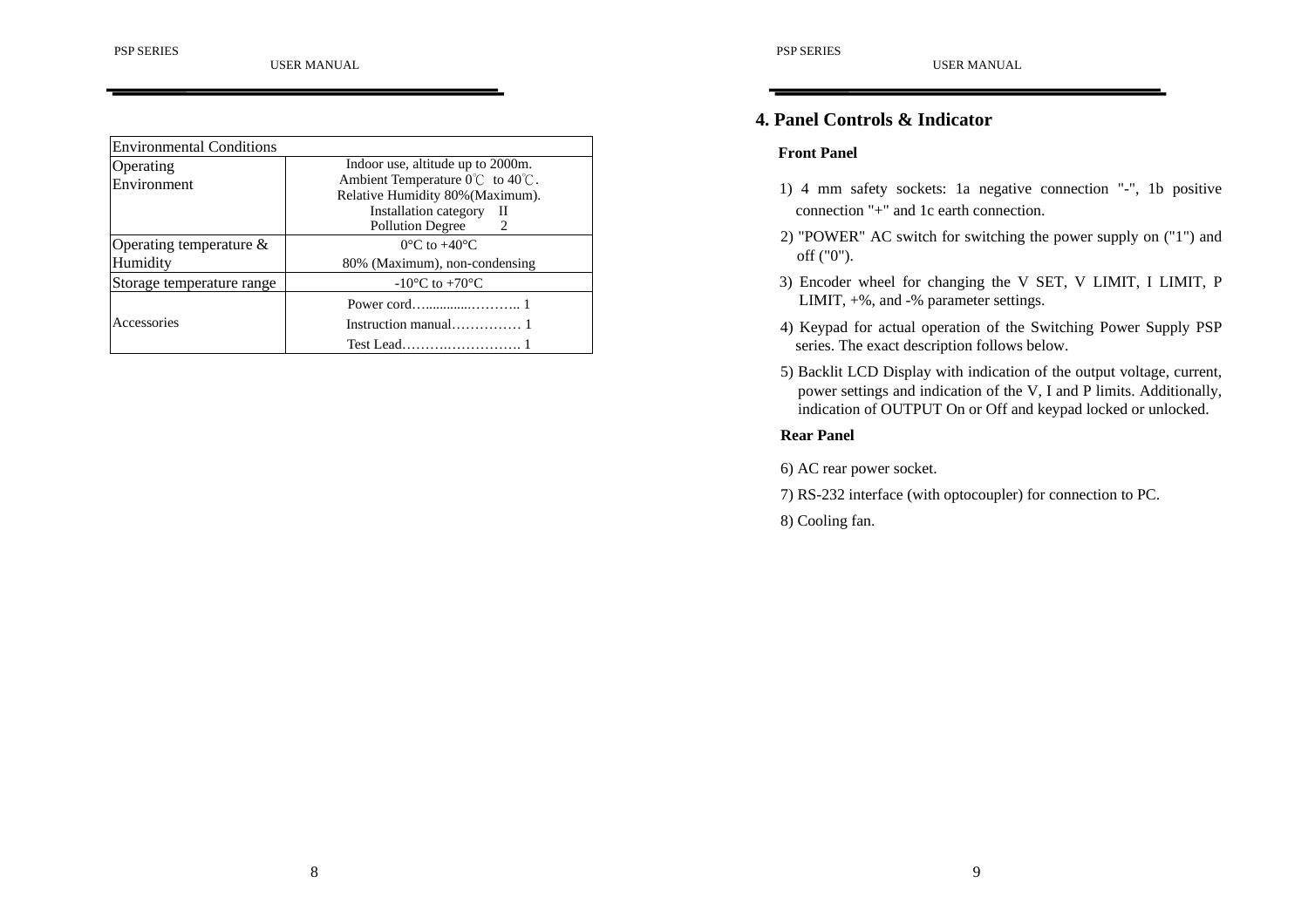#### $\bullet$ **Front Panel**





#### $\bullet$ **Rear Panel**



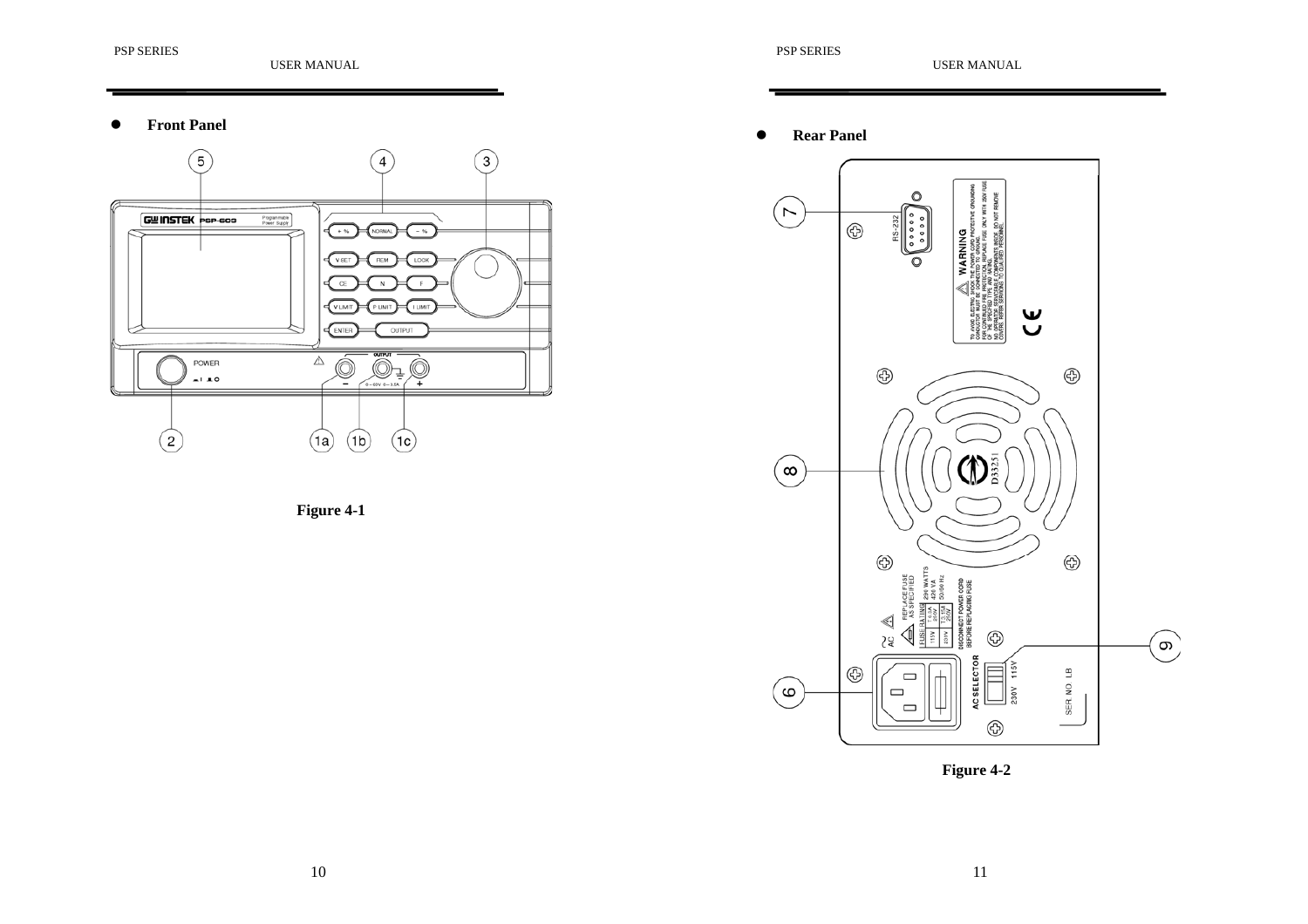With its continuously adjustable voltage and current settings, this power supply can be used universally in school, work, hobby, and other applications. An electronic current limiter protects the power supply from overload and short-circuits at its output; a fan controlled by a temperature circuit protects the power supply (its electronics) from thermal overload.

During such an overload (short circuit or overload) the output is regulated down, i.e. the voltage is reduced. Only when the short-circuit has been remedied is the output released.

The set values can be read via the illuminated multiple-line LCD display. The voltage, current or power setting is adjusted by means of an encoder wheel in 10mV, 20mV, 1mA, 2mA, 10mA and 1 W steps respectively. Therefore the exact adjustment of the output voltage and the current limit and maximum output power is possible. However, observe the safety hints without fail.

# **6. Operating Instructions with keypad input**

#### **A)Basic setting**

a) Connect the AC power cable to the AC power socket and ensure that it is firmly seated. Then plug the earthed power plug into an earthed AC power socket.

USER MANUAL



**Attention: The continuity of the safety earth wire must be unbroken within the instrument, within the AC power cable and within the AC power socket otherwise life will be endangered.**

#### b) Press the AC power On/Off switch



**Attention: The earth connector in the front of theinstrument and the RS-232 interface connector earth are connected directly with the earthing wire of the AC power input socket and of the connected AC power socket.**

Before operating the instrument each time, first check and ensure that the 4 mm sockets of the instrument is well fit ofno damage.

#### **B**) **Setting the sum Setting**

The voltage, current and power output values are each limited to a maximum. This upper limit can be varied downwards. Setting the limits is carried out using the "V LIMIT" "I LIMIT" "P LIMIT" keys as follows:

# **V LIMIT Voltage limit**

Press the "V LIMIT" key in the "LIMITS" field until the symbol "U-const" flashes. The voltage limit can now be adjusted to 1V steps by using the encoder wheel. If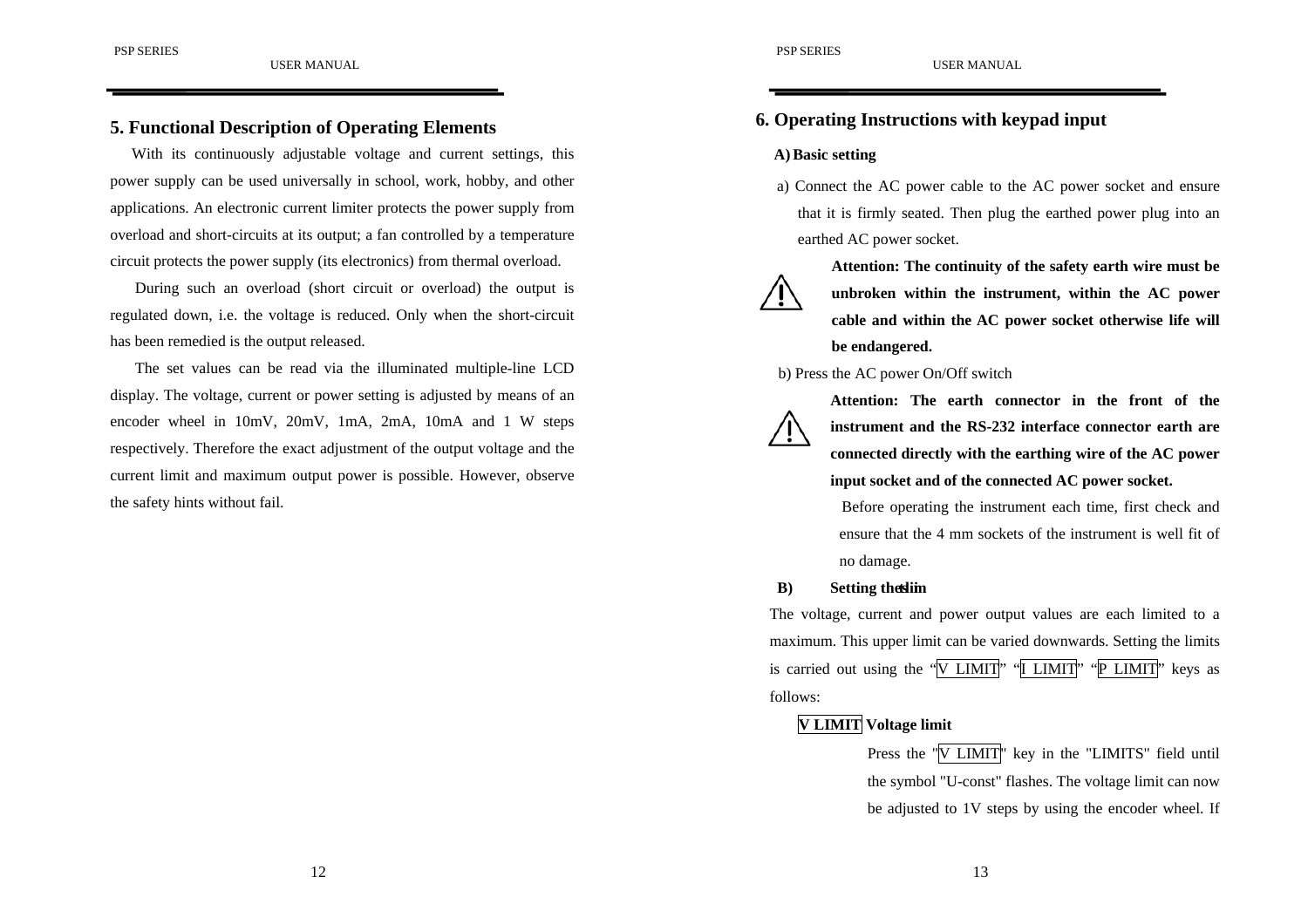the "V LIMIT " key is now pressed for longer than 2s, the voltage upper limit will again be set at "rating voltage". To complete the input, press the "ENTER" key. An inadvertently wrong-set limit setting can be erased/reset with the " $CE$ " key. As a result of this, the previous set value will be indicated and the setting menu exited. The "U-const" will no longer flash. During operation (output On), the voltage output can also be adjusted up to the set limit.

#### **I LIMIT Current limit**

Press the "<sup>I</sup> I LIMIT<sup>"</sup> key in the "LIMITS" field until the symbol "I-const" flashes. The current limit can now be adjusted to 1mA, 2mA, 10mA ("fine") or 100mA ("norm", coarse) steps by using the encoder wheel. If the "I LIMIT" key is now pressed for longer than 2s, the current upper limit will again be set at "rating current". To complete the input, press the "ENTER" key. An inadvertently wrong-set limit setting can be erased/reset with the " $CE$ " key. As a result of this, the previous set value will be indicated and the setting menu exited. The "I-const" will no longer flash.

#### **P LIMIT Power limit**

Press the "P LIMIT" key in the "LIMITS" field until the symbol "P-const" flashes. The power limit can now be adjusted to 1 W steps by using the encoder wheel. If the "P LIMIT" key is now pressed for longer than 2s, the power upper limit will again be set at "200 W". To complete the input, press the "ENTER" key. An inadvertently wrong-set limit setting can be erased/reset with the " $CE$ " key. As a result of this, the previous set value will be indicated and the setting menu exited. The "P-const" will no longer flash.

**Attention: The current "I LIMIT" is adjusted independently of its setting by the maximum output power setting. The voltage upper limit does not change.**

#### **C)"KEY INPUT" field settings**

- **V SET** Using the "V SET" key, the output voltage can be adjusted up to the preset upper limit directly. For this the "V SET" key must be pressed and held and the voltage changed with the encoder wheel. If the "fine"  $\mid$  F  $\mid$  key is selected, the changes occur in 10 mV, and 20mV steps. If "norm"  $\mid N \mid$  key is selected, the changes occur in 1V steps.
- **ENTER** Each input via the "LIMITS" keypad is completed with the "ENTER" key.
- **CE** Any values incorrectly entered via the "LIMITS" keypad can be reset with the " CE " key.
- The size of each setting step can be changed by using the " N  $\parallel$ " ("Normal") key. In connection with the " $\parallel$  F  $\parallel$ " key, so-

called mutual locking is achieved.

 $\mathbf{F}$  If the " $\mathbf{N}$ " key is pressed, the "fine" symbol disappears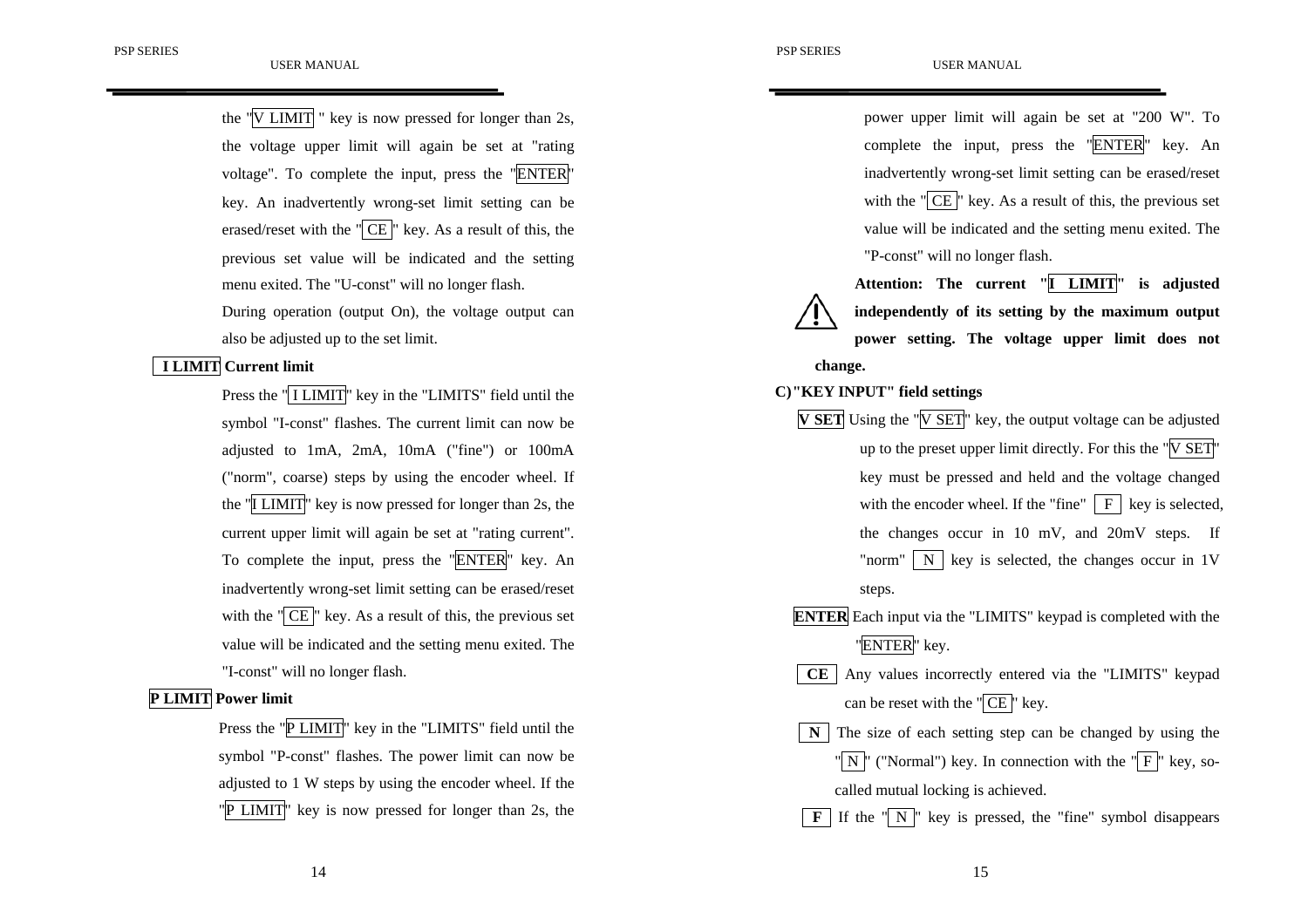from the display. If the " $\overline{F}$ " key is pressed, the symbol "fine" appears on the display.

**LOCK** Pressing the "LOCK" key locks/blocks all keys and the encoder wheel against inadvertent adjustment. Only the "Power" switch remains active. Locking is indicated by the "locked" symbol in the bottom line of the display. If the "LOCK" key is pressed again (> approx. 2s), then the operating elements are released again (unlocked).

#### **D) Adjusting the output**

**OUTPUT** The output of the power supply is switched on or off via a relay with the "OUTPUT" key. In the process, the status "On" or "Off" is indicated at the bottom right of the display. On switching the power supply on, the output is always in switched-off status.

# $\mathbf{E}$ ) +%,  $\mathbf{L}$  -% settings

- **+%** Under output off status, press +% key once, the LCD display will indicate xxx (the multiple value of the original storage data), now set the  $+$ % value by using the knob and press enter key to save it. Afterward, when the output is in the "ON" status, press  $+$ % key, the output will be changed according to the saved multiple value.
- **-%** Under output off status, press -% key once, the LCD display will indicate xxx (the multiple value of the original storage data), now set the -% value by using the knob and press enter key to save it. Afterward, when the output is in the "ON" status, press -% key, the output will be changed according to

the saved multiple value.

#### **For example:**

Set the output voltage as 10.00V, the save value of  $+$ % is 105, and the save value of -% is 95. The +% key is pressed, output voltage will be changed to  $10.00V \times 1.05 = 10.50V$ , while the -% key is pressed, output voltage will be changed to  $10.00V \times$  $0.95 = 9.50V$ . The output voltage will be back to normal by pressing the normal key.

USER MANUAL

#### **F) "REM" key**

A serial RS-232 interface is incorporated on the rear of the case. With the appropriate interface cable and optional software, communication with an IBM-compatible PC is therefore possible. The interface is naturally via an optocoupler.

**REM** Clear the Remote Control mode and use panel control setting instead. Thereupon, as with "LOCK", all operating elements (except POWER) are locked against direct input.

#### **7. Disposal**

Dispose of an unusable, irreparable Switching Power Supply PSP series in accordance with applicable statutory regulations.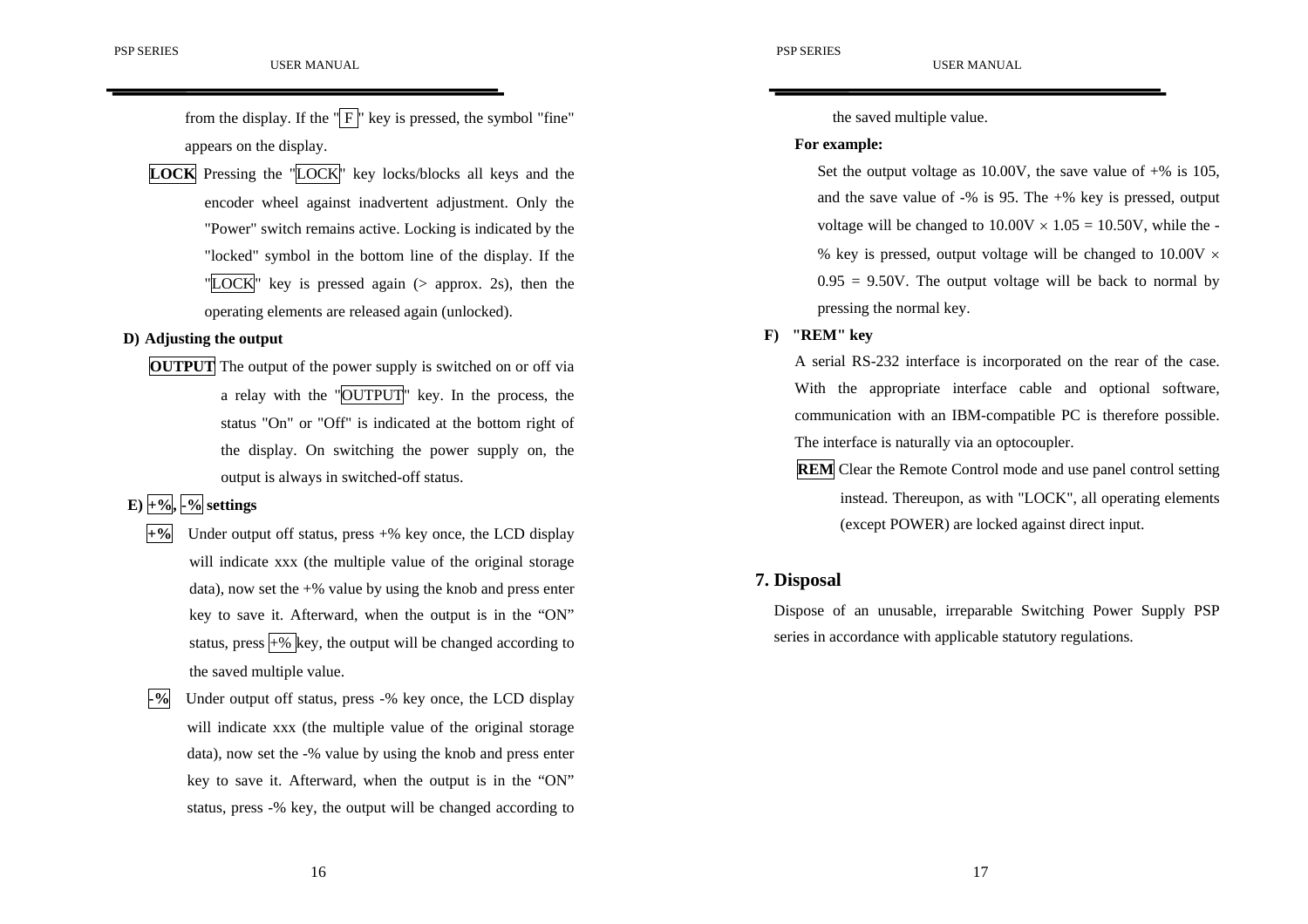With the PSP series power supply you have acquired a new generation measuring instrument constructed to the latest technological standards. However, faults can occur. Because of this, the following describes how some of these problems can be resolved by the user relatively easily:

| Problem           | <b>Possible solution</b>                   |  |
|-------------------|--------------------------------------------|--|
| No display        | Is the instrument switched on?             |  |
|                   | Is the AC power plug making good contact   |  |
|                   | both in the instrument and in the AC power |  |
|                   | socket?                                    |  |
|                   | Is the AC fuse OK?                         |  |
| No input possible | "REM" or "LOCK" key pressed; see under     |  |
|                   | section C or F                             |  |



**Attention: Except when this is possible manually, the opening of covers or removal of parts can expose voltage-carrying components. Connection points may also be live. Before any adjustment, maintenance, repair or exchange of parts or assemblies requiring opening of the unit, the unit must be disconnected from all voltage sources and measurement circuits. If the adjustment maintenance or repair is subsequently required for the open unit, these must only be performed by a specialist familiar with the associated hazards and relevant regulations (VDE-0100, VDE-0701, VDE0683).**

**Capacitors within t he instrument can remain charged even when the unit has been disconnected from all voltage sources and measurement circuits.**

# **9. Maintenance**

The following instructions are executed by qualified personnel only. To avoid electrical shock, do not perform any servicing other than the operating instructions unless you are qualified to do so.

USER MANUAL

#### **9-1.Fuse Replacement**

If the fuse blown, the CV or CC indicators will not light and the power supply will not operate. The fuse should not normally blow unless a problem has developed in the unit. Try to determine and correct cause of the blown fuse, then replace only with a fuse of the correct rating and type. The fuse is located on the rear panel (see Fig. 4-2).



**WARNING: For continued fire protection. Replace with 250V fuse of the specified type and rating, and disconnect the power cord before replacing fuse.**

#### **9-2.Line Voltage conversion**

The primary winding of the power transformer is tapped to permit operation from 115/230 VAC, 50/60 Hz line voltage. Conversion from one line voltage to another is done by change AC selects switch as shown in Fig. 4-2.

To convert to different line voltage, perform the following procedure:

- (1) Make sure the power cord is unplugged.
- (2) Set the AC switch to the desired line voltage position.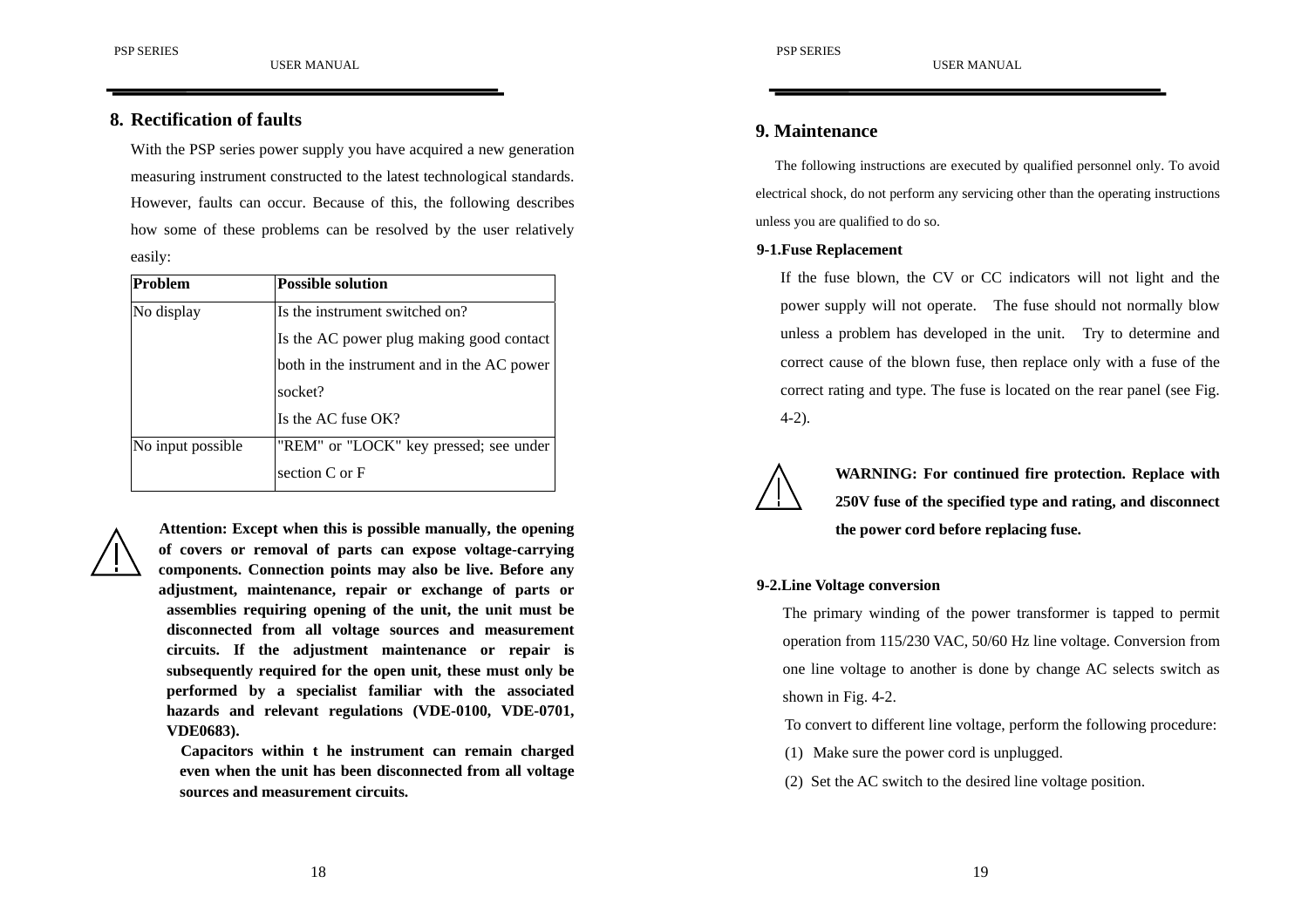To clean the power supply, use a soft cloth dampened in a solution of mild detergent and water. Do not spray cleaner directly onto the instrument, since it may leak into the cabinet and cause damage. Do not use chemicals containing benzine, benzene, toluene, xylene, acetone, or similar solvents. Do not use abrasive cleaners on any portion of the instrument.

#### **9-4. Fan Control**

- 1) The fan of the power supply will not work upon power on until the temperature or load current reaches the condition as follows:
- $\bullet$ Temperature oriented:

When the temperature of the power supply reaches to range of  $45^{\circ}$ C $\pm$ 5<sup>°</sup>C for 5 to 6 seconds, the fan starts to work, while the temperature is less than  $40^{\circ}$ C $\pm$ 5°C, the fan stops rolling.

 $\bullet$ Load current oriented:

> The load current varies with different model of power supplies. After the load current reaches to the value as shown below, the fan will keep on rolling.

| Model           | <b>Load Current</b> | Fan | Load Current Fan |                   |
|-----------------|---------------------|-----|------------------|-------------------|
| <b>PSP-405</b>  | $2.10A\pm50mA$      | On  | $1.80A\pm50mA$   | Off               |
| PSP-603         | $1.40A\pm50mA$      | On  | $1.20A\pm50mA$   | $\bigcap_{i=1}^n$ |
| <b>PSP-2010</b> | $2.10A\pm50mA$      | On  | $1.80A\pm50mA$   | Off.              |

2) To avoid damaging the power supply, if the fan failed to work when the temperature or current has reached to the specific condition, please power off the instrument and contact our local distributor for service.

# **10. APPENDIX: Connecting the Programmable Power Supply via RS232 Interface**

USER MANUAL

#### **The RS232 interface capabilities:**

The RS232 interface provides a point-to-point connection between two items of equipment such as a computer and the power supply. There are some parameters you need to set on the both sides. Once you have set these parameters, you can control the power supply through the RS232 interface.

- o Baud rate: 2400 baud.
- $\bullet$ Parity bit: none.
- o Data bit: 8 bits.
- o Stop bit: 1 stop bit.
- e Data flow control: none.

#### **Notes for RS232 installation**

The power supply is a DTE device with a 9-pin D-type shell RS232 connector located on the rear panel. Figure 1 shows the equipment of 9-pin connector (Male) with its pin number assignments. Figure 2 shows the wiring configuration for DB9 to DB9. When the programmable power supply is set up with a RS232 interface, please check the following points:

- $\bullet$  *Do not connect the output line of one DTE device to the output line of the other.*
- o *Many devices require a constant high signal on one or more input pins.*
- **•** Ensure that the signal ground of the equipment is connected to *the signal ground of the external device.*
- **•** Ensure that the chassis ground of the equipment is connected to *the chassis ground of the external device.*
- $\bullet$  *Do not use more than 15m of cable to connect devices to a PC.*
- z *Ensure the same baud rate is used on the device as the one used on PC terminal.*
- **•** Ensure the connector for the both side of cable and the internal *connected line are met the demand of the instrument.*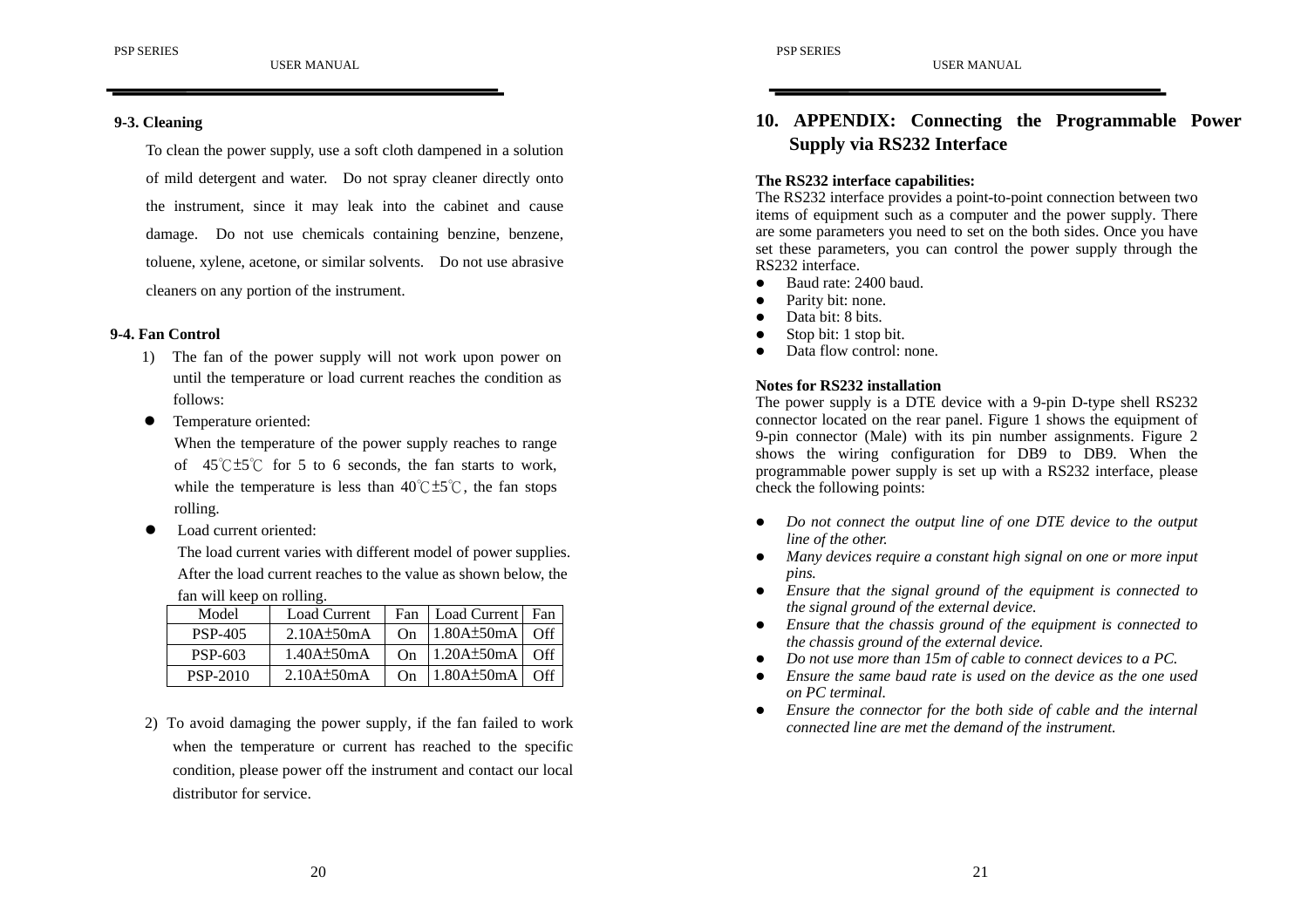

**\*Note: This pin needs a constant high signal (+12V).**





**Figure 2 Wiring configuration for DB9 to DB9**

#### **Computer's Connection**

A personal computer with a COM port is the essential facilities in order to operate the programmable power supply via RS232 interface. The connections between power supply and computer are as follows:

- I.Connect one end of a RS232 cable to the computer.
- II. Connect the other end of the cable to the RS232 port on the programmable power supply.
- III.Turn on the programmable power supply.
- IV.Turn on the computer.

#### **RS232 message terminator**

The power supply has 25 commands available. Every command is end up with <cr> (ASCII 0Dh or ACSCII 0D 0A acceptable). The return message <cr>of the power supply is CR/LF (ASCII 0D 0A).

# **\*L**

#### **Function:**

To obtain all the status values of the power supply.

#### **Syntax:**

 $L<sub>cr</sub>$  $HFX = 4C$   $0D$ 

#### **Explain:**

When the message  $L \leq c$  is sent to the power supply from computer, the power supply will return the message as follows immediately:

Vvv.vvAa.aaaWwww.wUuuli.iiPpppFffffff<cr>37 characters totally

The contents consist of the uppercase V,A,W,U,I,P,F, the numeral from 0 to 9 and decimal. Further details is described as follows:

- $vv.vv =$  The present output voltage, the unit: V.
- $a. a a a =$  The present output current, the unit: A.
- www.w  $=$  The present output load, the unit: W.
- uu  $=$  The maximum voltage limit at present, the unit: V.
- $i.ii$  = The maximum current limit at present, the unit: A.
- ppp  $=$  The maximum load limit at present, the unit: W.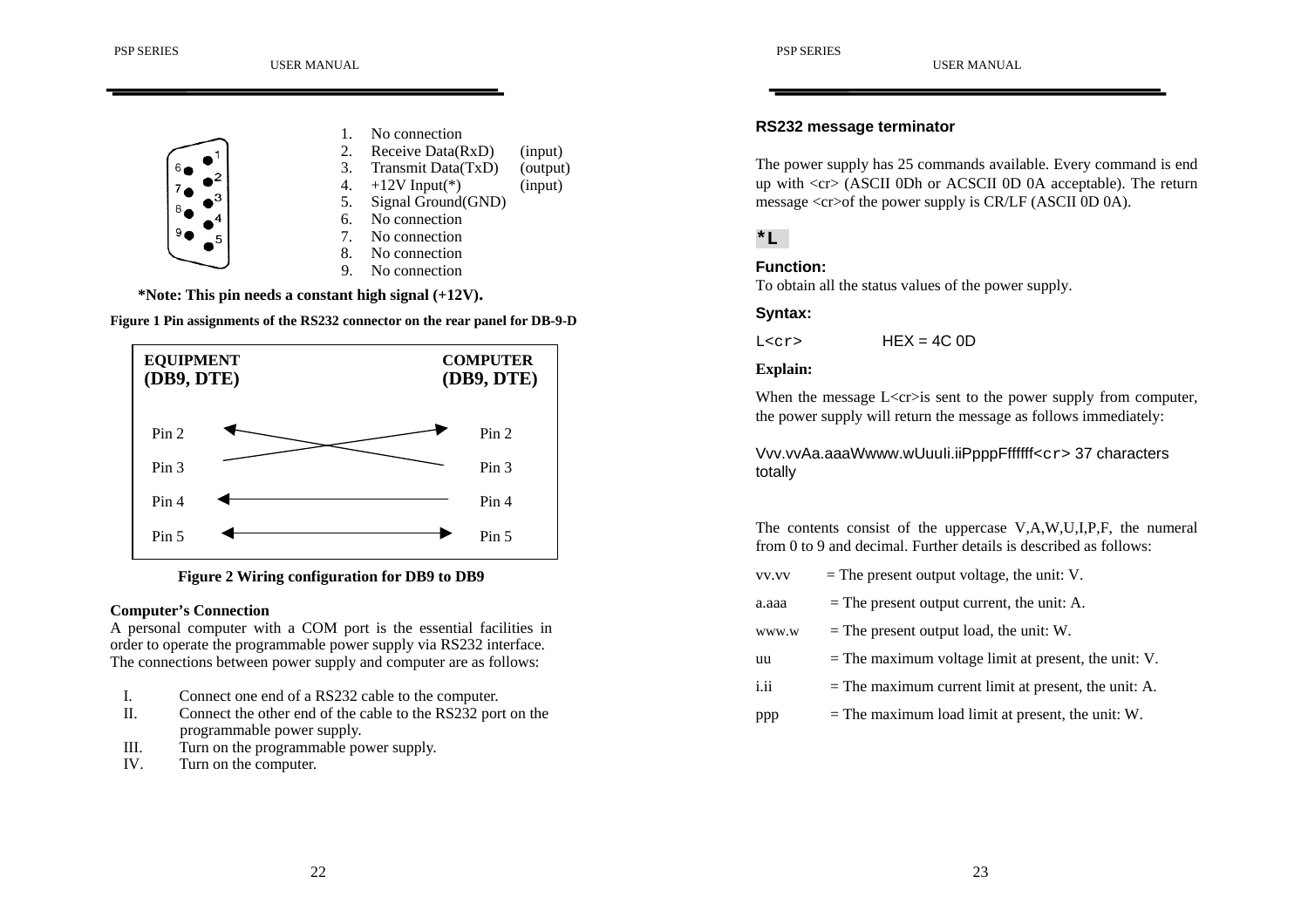

# **remote is at 1.**

All the data above is in the range from 0 to 9.

When the uppercase U becoming the lowercase u means that the status is in the setting of the voltage limit mode.

When the uppercase I becoming the lowercase i means that the status is in the setting of the current limit mode.

When the uppercase P becoming the lowercase p means that the status is in the setting of the load limit mode.

#### **Example:**

The return message from power supply is:

V20.00A2.500W050.0U40I5.00P200F101000<cr>

V20.00 means that the present output voltage is at 20.00V.

A2.500 means that the present output current is at 2.500A.

W050.0 means that the present output load is at 050.0W.

U40 means that the present voltage limit is at 40V.

15.00 means that the present current limit is at 5.00A.

P200 means that the present load limit is at 200W.



# **\*V**

## **Function:**

The present output voltage, the unit is V.

# **Syntax:**

 $V < c r$  HEX = 56 0D

# **Explain:**

When the message of  $V \langle cr \rangle$  is sent to the power supply from computer, the power supply will return the following message immediately:

Vvv.vv<cr> 6 characters totally + CR/LF

The contents consist of the uppercase V, the numeral from 0 to 9 and decimal. Further details is described as follows:

 $vv.vv =$  The present output voltage, the unit: V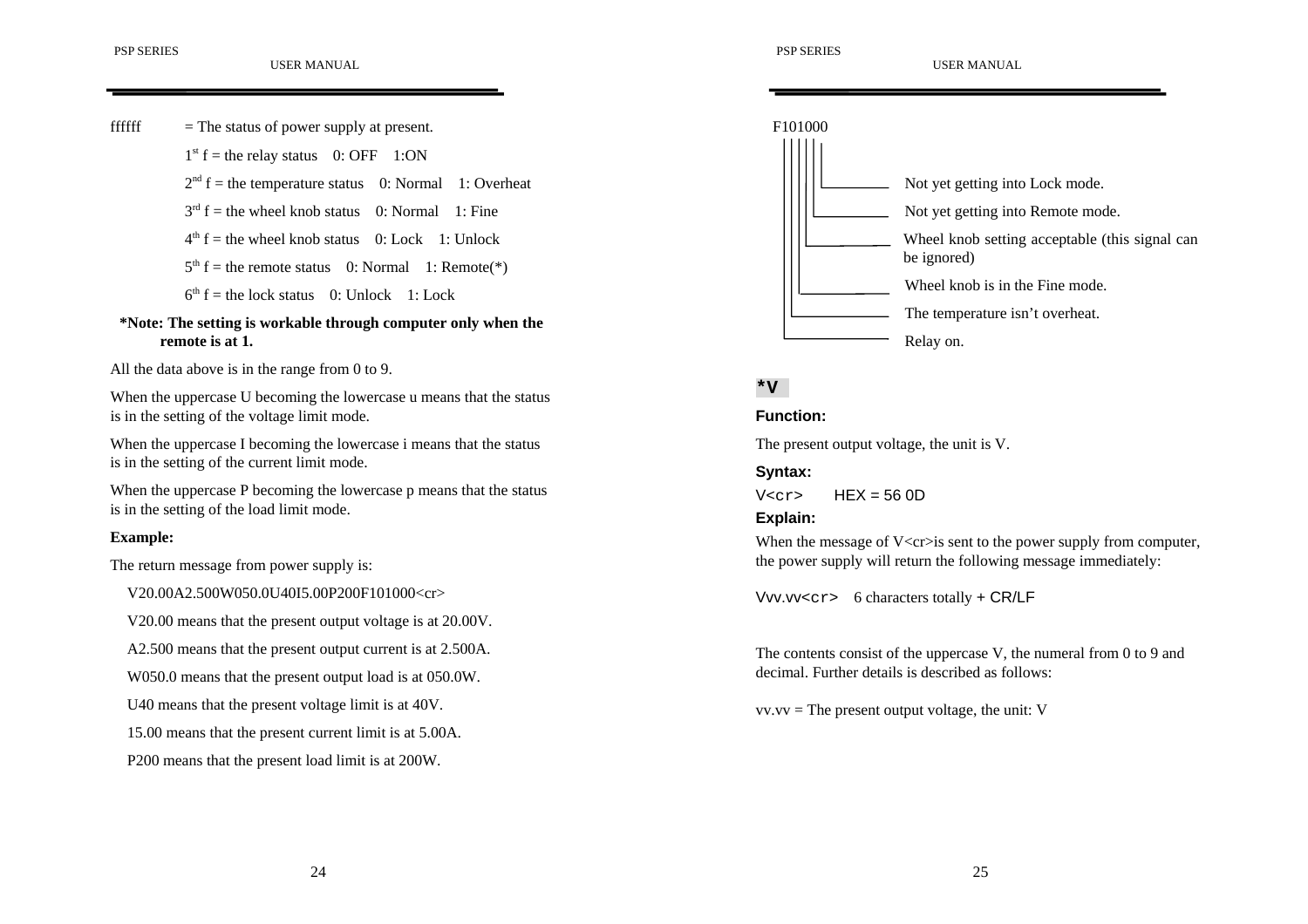**\*A**

#### **Function:**

The present output current, the unit is A.

# **Syntax:**

 $A < r >$   $HFX = 41.0D$ 

# **Explain:**

When the message of  $A \langle cr \rangle$  is sent to the power supply from computer, the power supply will return the following message immediately:

Aa.aaa<cr> 6 characters totally + CR/LF

The contents consist of the uppercase A, the numeral from 0 to 9 and decimal. Further details is described as follows:

 $a. a a a =$ The present output current, the unit: A

# **\*W**

# **Function:**

The present output load, the unit is W.

# **Syntax:**

 $W < c$ r>  $HEX = 57$  OD

# **Explain:**

When the message of  $W \leq c$  is sent to the power supply from computer, the power supply will return the following message immediately:

Www.w<cr> 6 characters totally  $+$  CR/LF

The contents consist of the uppercase W, the numeral from 0 to 9 and decimal. Further details is described as follows:

www.w = The present output load, the unit:  $W$ 

USER MANUAL

# **\*U**

# **Function:**

The maximum voltage limit at present, the unit is V.

# **Syntax:**

 $U<sub>corr</sub>$   $HFX = 55.0D$ 

# **Explain:**

When the message of  $U < c r > i s$  sent to the power supply from computer, the power supply will return the following message immediately:

Uuu<cr> 3 characters totally + CR/LF

The contents consist of the uppercase U and the numeral from 0 to 9. Further details is described as follows:

 $uu =$ The maximum voltage limit at present, the unit: V

When the uppercase U becoming the lowercase u means that the power supply is in the setting status of voltage limit mode.

# **\*I**

# **Function:**

The maximum current limit at present, the unit is A.

# **Syntax:**

 $I < cr>$  HEX = 49.0D

# **Explain:**

When the message of  $Ker\sin$  sent to the power supply from computer, the power supply will return the following message immediately:

Ii.iii<cr> 5 characters totally + CR/LF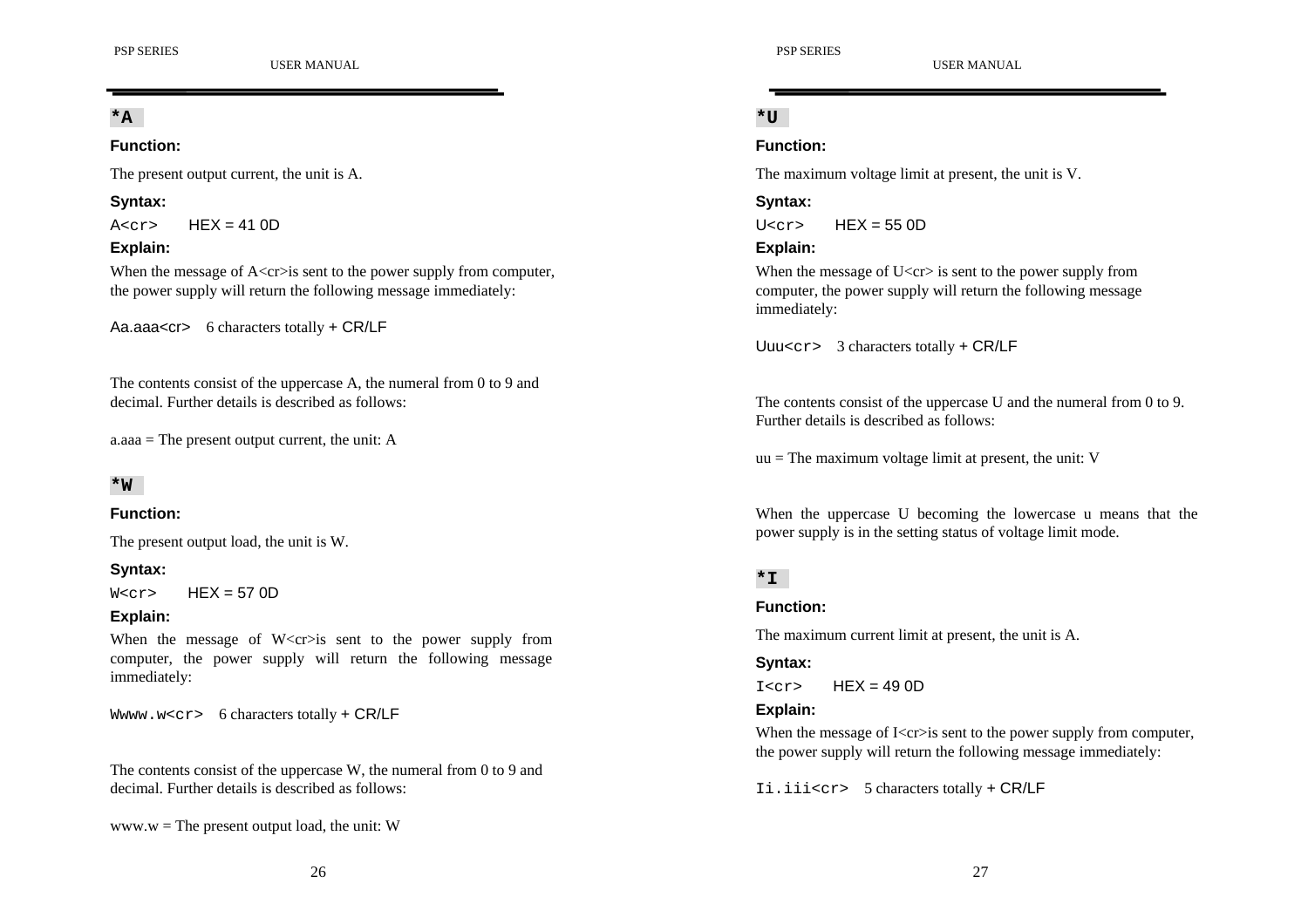# **Syntax:**

 $F<sub>cr></sub>$  HFX = 46.0D

#### **Explain:**

When the message of  $F < c r > i s$  sent to the power supply from computer, the power supply will return the following message immediately:

Fffffff<cr> 7 characters totally + CR/LF ∣∣∣∣∣∣ 123446

The contents consist of the uppercase F and the numeral from 0 to 9. Further details is described as follows:

> $1<sup>st</sup> f =$  the relay status 0:OFF 1:ON  $2<sup>nd</sup>$  f = the temperature status 0: Normal 1: Overheat  $3<sup>rd</sup>$  f = the wheel knob status 0: Normal 1: Fine  $4<sup>th</sup>$  f = the wheel knob status 0: Lock 1: Unlock  $5<sup>th</sup>$  f = the remote status 0: Normal 1: Remote(\*)  $6<sup>th</sup> f = the lock status$  0: Unlock 1: Lock

**\*Note: The setting is workable through computer only when the remote is at 1.**

#### **\*SV+**

#### **Function:**

Add one unit to the present voltage setting.

#### **Syntax:**

 $SV+<sub>cr</sub>$  HEX = 53 56 2B 0D

#### **Explain:**

When the message of  $SV + < c$  is sent to the power supply from computer, the power supply will add one unit to the present voltage setting immediately.

#### The contents consist of the uppercase I, the numeral from 0 to 9 and decimal. Further details is described as follows:

 $i.ii$  = The maximum current limit at present, the unit: A

When the uppercase U becoming the lowercase u means that the power supply is in the setting status of current limit mode.

# **\*P**

#### **Function:**

The maximum output load limit at present, the unit is W.

#### **Syntax:**

 $L < cr$  HEX = 50 0D

#### **Explain:**

When the message of  $L \leq c \leq s$  sent to the power supply from computer, the power supply will return the following message immediately:

Pppp<cr> 4 characters totally + CR/LF

The contents consist of the uppercase P and the numeral from 0 to 9. Further details is described as follows:

ppp = The maximum load limit at present, the unit: W

When the uppercase P becoming the lowercase p means that the power supply is in the setting status of output load limit mode.

#### **\*F**

#### **Function:**

The present status of the power supply.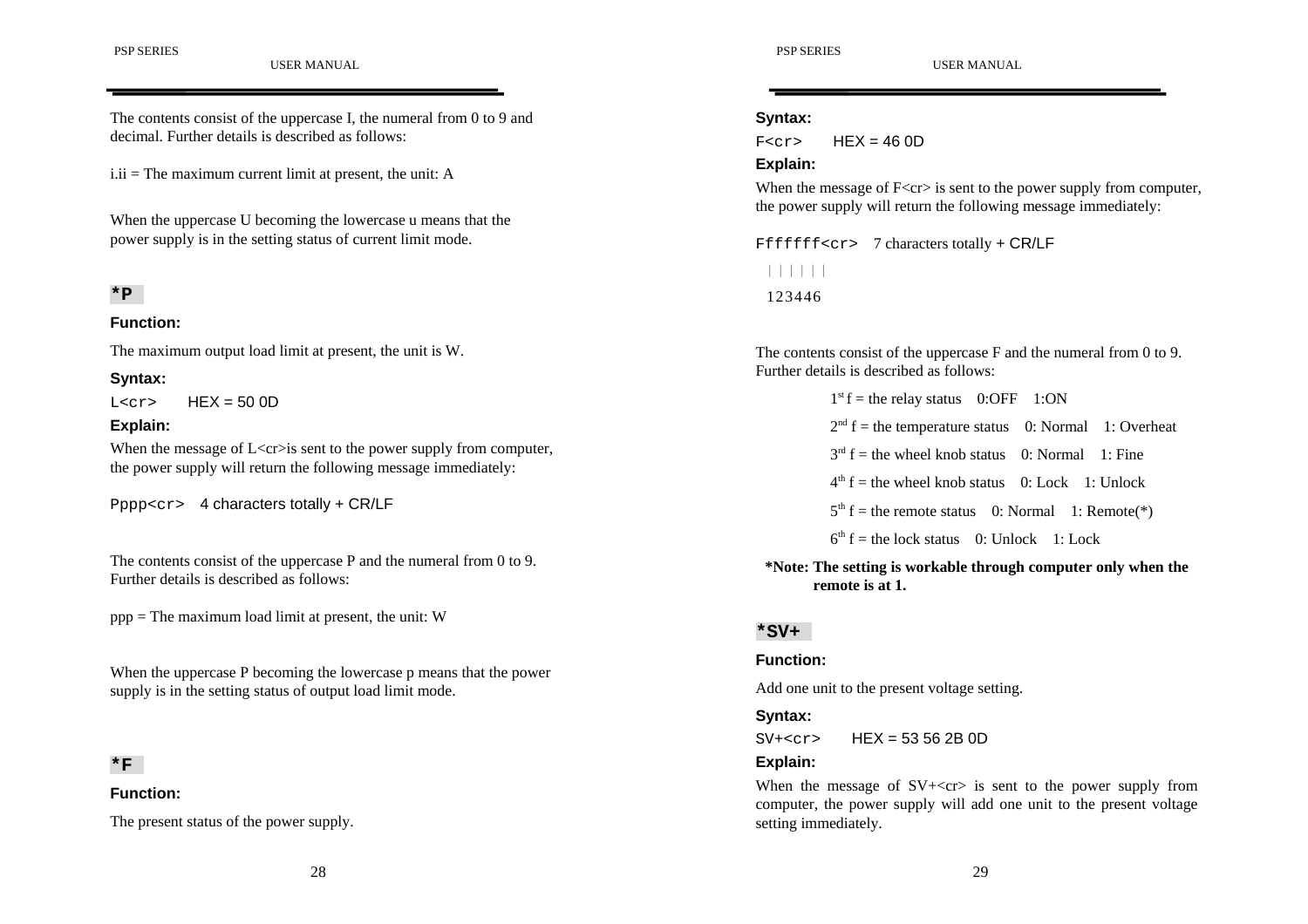#### **Example:**

The present output voltage is at 20.00V, and the wheel knob status is at normal, the  $SV + \langle cr \rangle$  message is sent to the power supply, the voltage of which will become 21.00V.

#### **\*SV-**

#### **Function:**

Subtract one unit from the present voltage setting.

## **Syntax:**

 $SV < cr$  HEX = 53 56 2D 0D

## **Explain:**

When the message of  $SV < cr$  is sent to the power supply from computer, the power supply will subtract one unit from the present voltage setting immediately.

#### **Example:**

The present output voltage is at 20.00V, and the wheel knob status is at normal, the SV-<cr> message is sent to the power supply, the voltage of which will become 19.00V.

#### **\*SU+**

#### **Function:**

Add one unit to the present voltage limit setting.

#### **Syntax:**

 $SU + <sub>cr</sub>$  HEX = 53 55 2B 0D

#### **Explain:**

When the message of  $SU + \langle cr \rangle$  is sent to the power supply from computer, the power supply will add one unit to the present voltage limit setting immediately.

#### **Example:**

The present voltage limit is at 30V, and the wheel knob status is at normal, the  $SV + < c$ r message is sent to the power supply, the voltage limit of which will become 31V.

#### **\*SU-**

#### **Function:**

Subtract one unit from the present voltage limit setting.

## **Syntax:**

 $SU - <sub>cr</sub> > HEX = 53552D0D$ 

#### **Explain:**

When the message of SU-<cr> is sent to the power supply from computer, the power supply will subtract one unit from the present voltage limit setting immediately.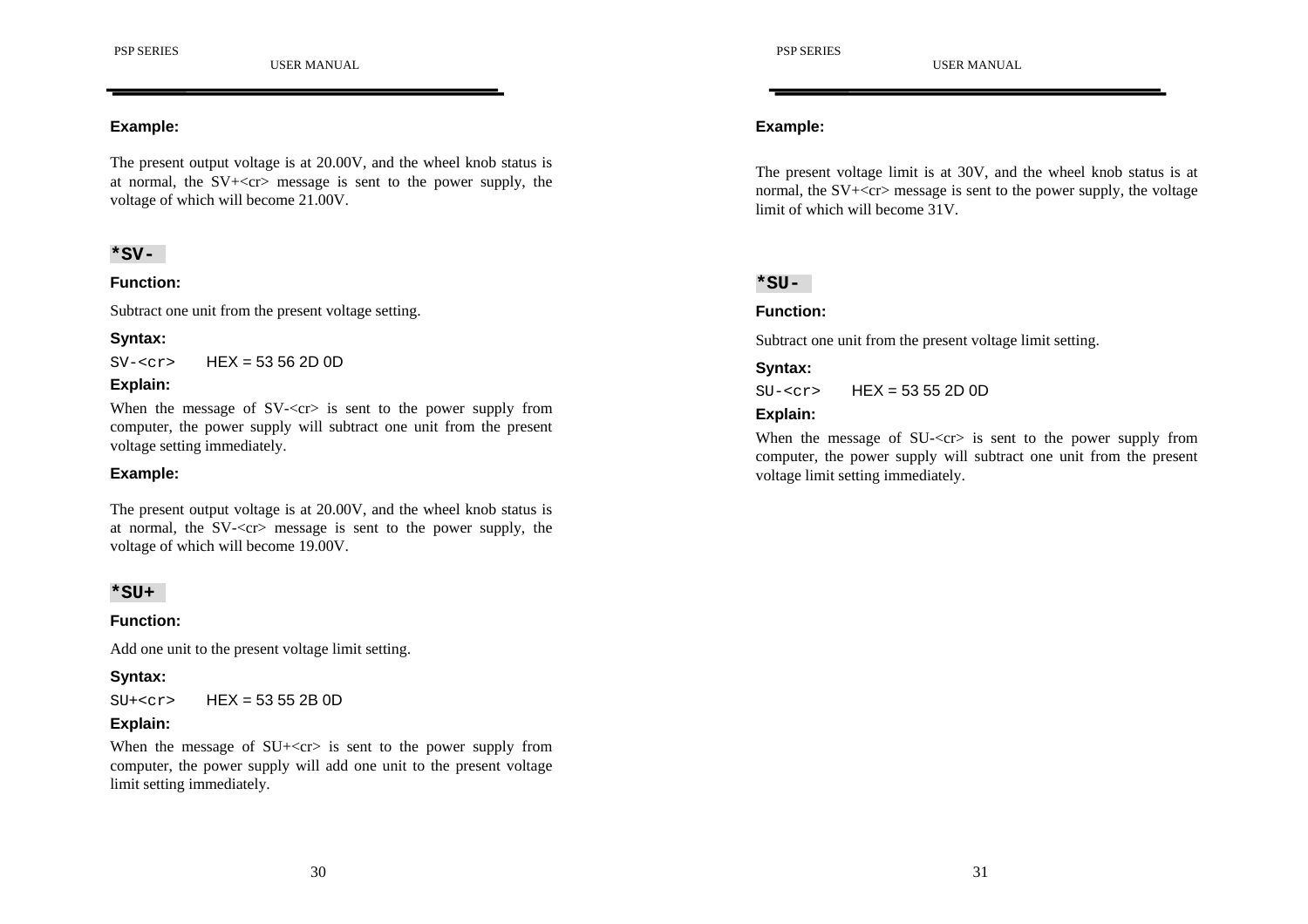#### **Example:**

The present voltage limit is at 30V, and the wheel knob status is at normal, the SU-<cr> message is sent to the power supply, the voltage limit of which will become 29V.

## **\*SI+**

#### **Function:**

Add one unit to the present current limit setting.

## **Syntax:**

 $SI+<sub>cr</sub>$  HEX = 53 49 2B 0D

## **Explain:**

When the message of  $SI + \langle cr \rangle$  is sent to the power supply from computer, the power supply will add one unit to the present current limit setting immediately.

# **Example:**

The present current limit is at 3.00A, and the wheel knob status is at normal, the SI+<cr> message is sent to the power supply, the current limit of which will become 3.10A.

#### **\*SI-**

#### **Function:**

Subtract one unit from the present current limit setting.

#### **Syntax:**

 $SI - < cr$  HEX = 53 49 2D 0D

#### **Explain:**

When the message of SI- $\langle cr \rangle$  is sent to the power supply from computer, the power supply will subtract one unit from the present current limit setting immediately.

# **Example:**

The present current limit is at 3.00A, and the wheel knob status is at normal, the SI-<cr> message is sent to the power supply, the current limit of which will become 2.90A.

# **\*SP+**

#### **Function:**

Add one unit to the present load limit setting.

## **Syntax:**

 $SP+<sub>corr</sub>$  HFX = 53.50.2B 0D

#### **Explain:**

When the message of  $SP + \langle cr \rangle$  is sent to the power supply from computer, the power supply will add one unit to the present load limit setting immediately.

#### **Example:**

The present load limit is at 100W, and the wheel knob status is at normal, the  $SP + \langle cr \rangle$  message is sent to the power supply, the load limit of which will become 101W.

#### **\*SP-**

#### **Function:**

Subtract one unit from the present load limit setting.

#### **Syntax:**

 $SP - < cr$  HEX = 53 50 2D 0D

#### **Explain:**

When the message of SP- $\langle$ cr $\rangle$  is sent to the power supply from computer, the power supply will subtract one unit from the present load limit setting immediately.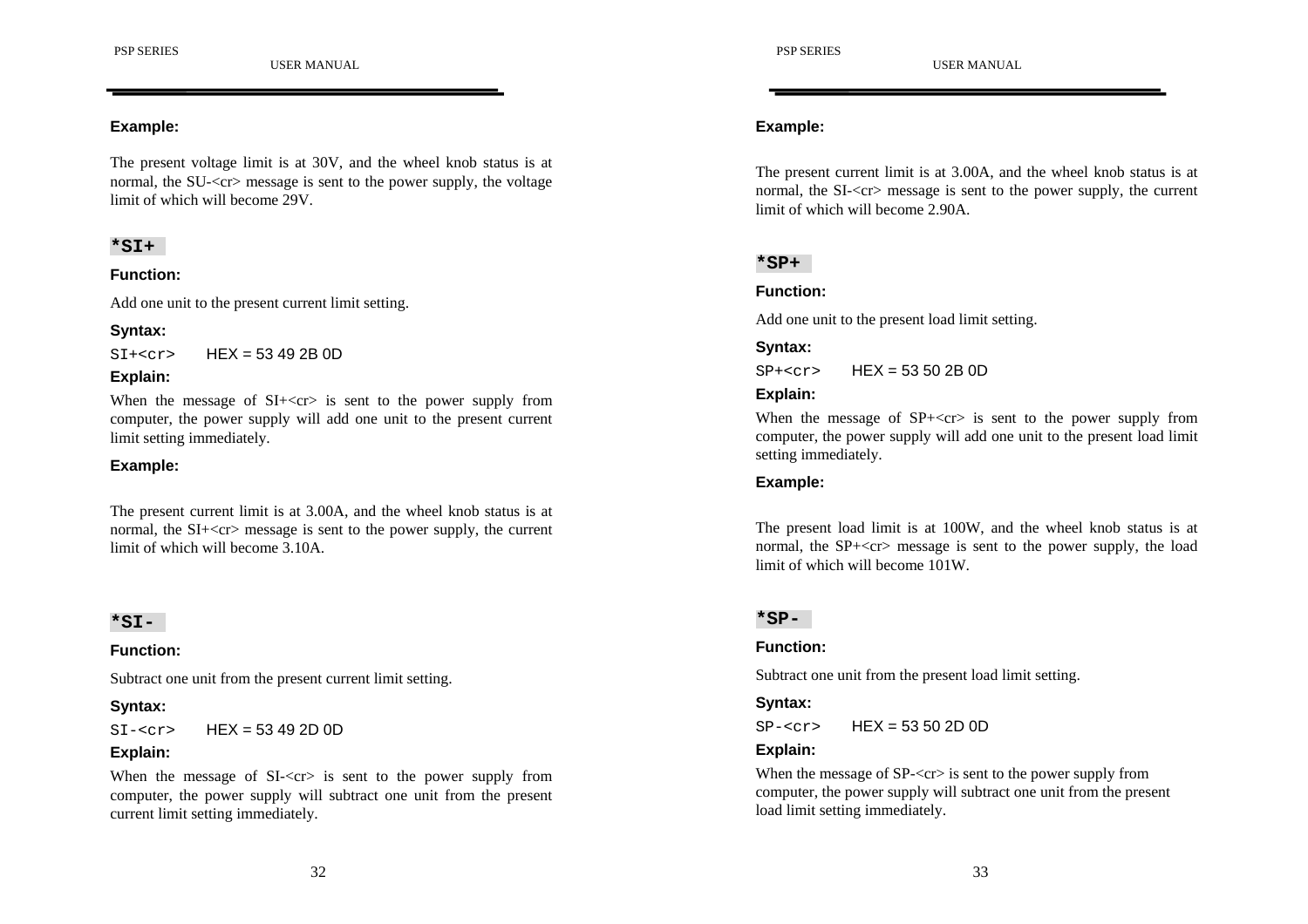#### **Example:**

The present load limit is at 100W, and the wheel knob status is at normal, the SP-<cr> message is sent to the power supply, the load limit of which will become 099W.

## **\*SUM**

#### **Function:**

Set the maximum voltage limit value.

**Syntax:**

 $SUM < c$ r>  $HEX = 53554D0D$ 

#### **Explain:**

When the message of  $SUM < c >$  is sent to the power supply from computer, the power supply will set the voltage limit to the maximum immediately.

#### **Example:**

The present voltage limit is at  $20V$ , the SUM $\langle$ cr $>$ message is sent to the power supply, the voltage limit of which will become 40V.

#### **\*SIM**

#### **Function:**

Set the maximum current limit value.

#### **Syntax:**

 $SIM < r$  HEX = 53 49 4D 0D

# **Explain:**

When the message of  $SIM < c r$  is sent to the power supply from computer, the power supply will set the current limit to the maximum immediately.

## **Example:**

The present current limit is at 2.50A, the SIM<cr> message is sent to the power supply, the current limit of which will become 5.00A.

# **\*SPM**

#### **Function:**

Set the maximum load limit value.

#### **Syntax:**

 $SPM < r > HFX = 53,50,4D,0D$ 

#### **Explain:**

When the message of  $SPM < cr>$  is sent to the power supply from computer, the power supply will set the load limit to the maximum immediately.

# **Example:**

The present load limit is at 100W, the SPM<cr> message is sent to the power supply, the load limit of which will become 200W.

# **\*KF**

#### **Function:**

Set the wheel knob to Fine status.

#### **Syntax:**

 $KF < cr$  HEX = 4B 46 0D

# **Explain:**

When the message of KF<cr> is sent to the power supply from computer, the power supply will set the wheel knob to Fine status immediately.

# **Example:**

The present wheel knob status is at Normal, the KF<cr> message is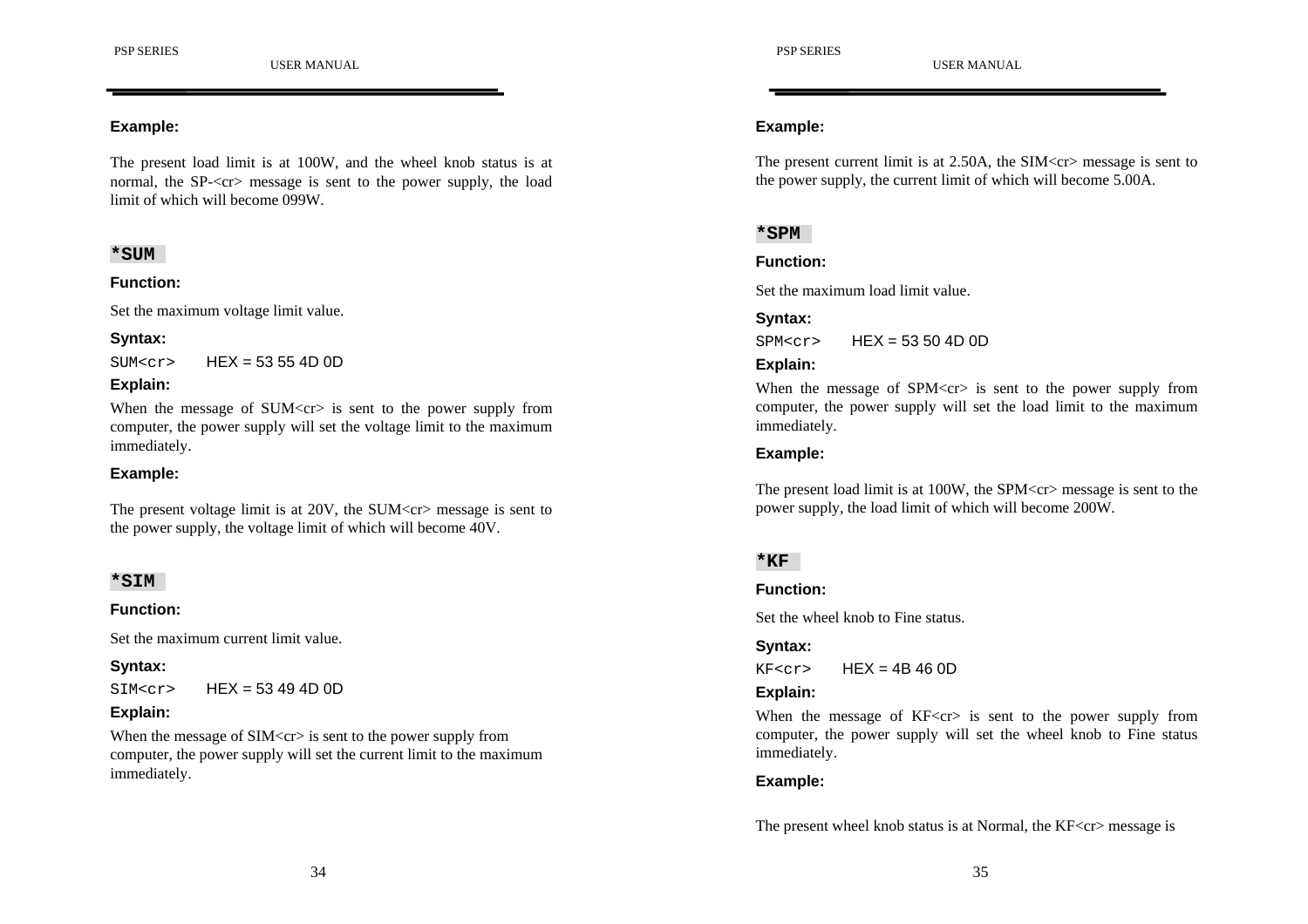sent to the power supply, the wheel knob status will become Fine.

# **\*KN**

#### **Function:**

Set the wheel knob to Normal status.

# **Syntax:**

 $KF<sub>cr</sub>$  HEX = 4B 4E 0D

## **Explain:**

When the message of KN<cr> is sent to the power supply from computer, the power supply will set the wheel knob to Normal status immediately.

# **Example:**

The present wheel knob status is at Fine, the KN<cr> message is sent to the power supply, the wheel knob status will become Normal.

# **\*KO**

#### **Function:**

Set the Relay status to Invert.

# **Syntax:**

 $KO < cr$  HEX = 4B 4F 0D

# **Explain:**

When the message of  $KO < cr$  is sent to the power supply from computer, the power supply will invert the relay status immediately.

# **Example:**

The present relay status is at OFF, the  $KO < cr$  message is sent to the power supply, the relay status will become ON, send the message again will become OFF.

## **\*KOE**

**Function:**

Set the Relay status to ON.

# **Syntax:**

 $KOE < cr$  HEX = 4B 4F 45 0D

## **Explain:**

When the message of  $KOE < cr>$  is sent to the power supply from computer, whatever the relay status is, the relay of power supply will be set to ON immediately.

# **\*KOD**

# **Function:**

Set the Relay status to OFF.

# **Syntax:**

 $KOD < c$ r>  $HEX = 4B 4F 44 0D$ 

# **Explain:**

When the message of  $KOD < cr>$  is sent to the power supply from computer, whatever the relay status is, the relay of power supply will be set to OFF immediately.

# **\*EEP**

#### **Function:**

Save the present status to the EEPROM.

# **Syntax:**

 $EEP<sub>crs</sub>$  HFX = 45 45 50 0D **Explain:**

When the message of  $EEP < cr>$  is sent to the power supply from computer, the power supply will be save the present setting value to EEPROM immediately.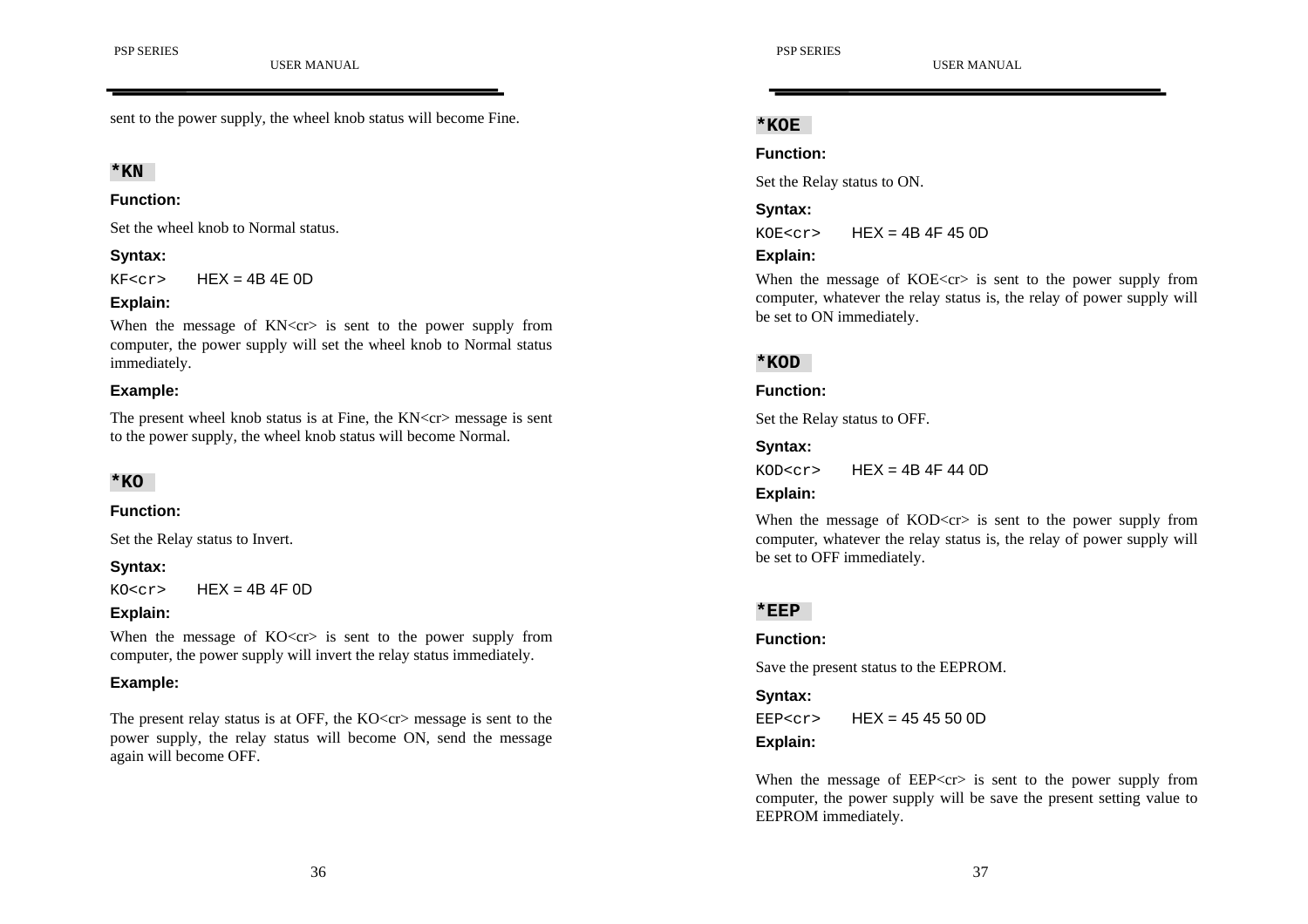**\*B**

#### **Function:**

To obtain +% value.

#### **Syntax:**

 $B<sub>corr</sub>$  HFX = 42 0D

# **Explain:**

When the message of  $B \leq c$ r> is sent to the power supply from computer, the power supply will return the following message immediately

Bbbb<cr> 4 characters totally +CR/LF

The contents consist of the uppercase B, and the numeral from 0 to 9. Further details is described as follows:

 $bbb = The present +\%$  value, the unit: %

When the uppercase B becoming the lowercase b means that the status is in the setting of the  $+$ % mode.

# **\*D**

# **Function:**

To obtain -% value.

#### **Syntax:**

 $D < c r$  HEX = 44 0D

USER MANUAL

# **Explain:**

When the message of  $D \leq c \leq r$  is sent to the power supply from computer, the power supply will return the following message immediately

Dddd<cr>
4 characters totally +CR/LF

The contents consist of the uppercase D, and the numeral from 0 to 9. Further details is described as follows:

 $ddd = The present -% value, the unit: %$ 

When the uppercase D becoming the lowercase d means that the status is in the setting of the -% mode.

# **\*Q**

**Function:**

Display the present value at +% or -% mode.

**Syntax:**  $0 < cr$  HEX = 51 0D

# **Explain:**

When the message of  $Q < c r >$  is sent to the power supply from computer, the power supply will return the following message immediately

Qqqqqqq<cr> 7 characters totally +CR/LF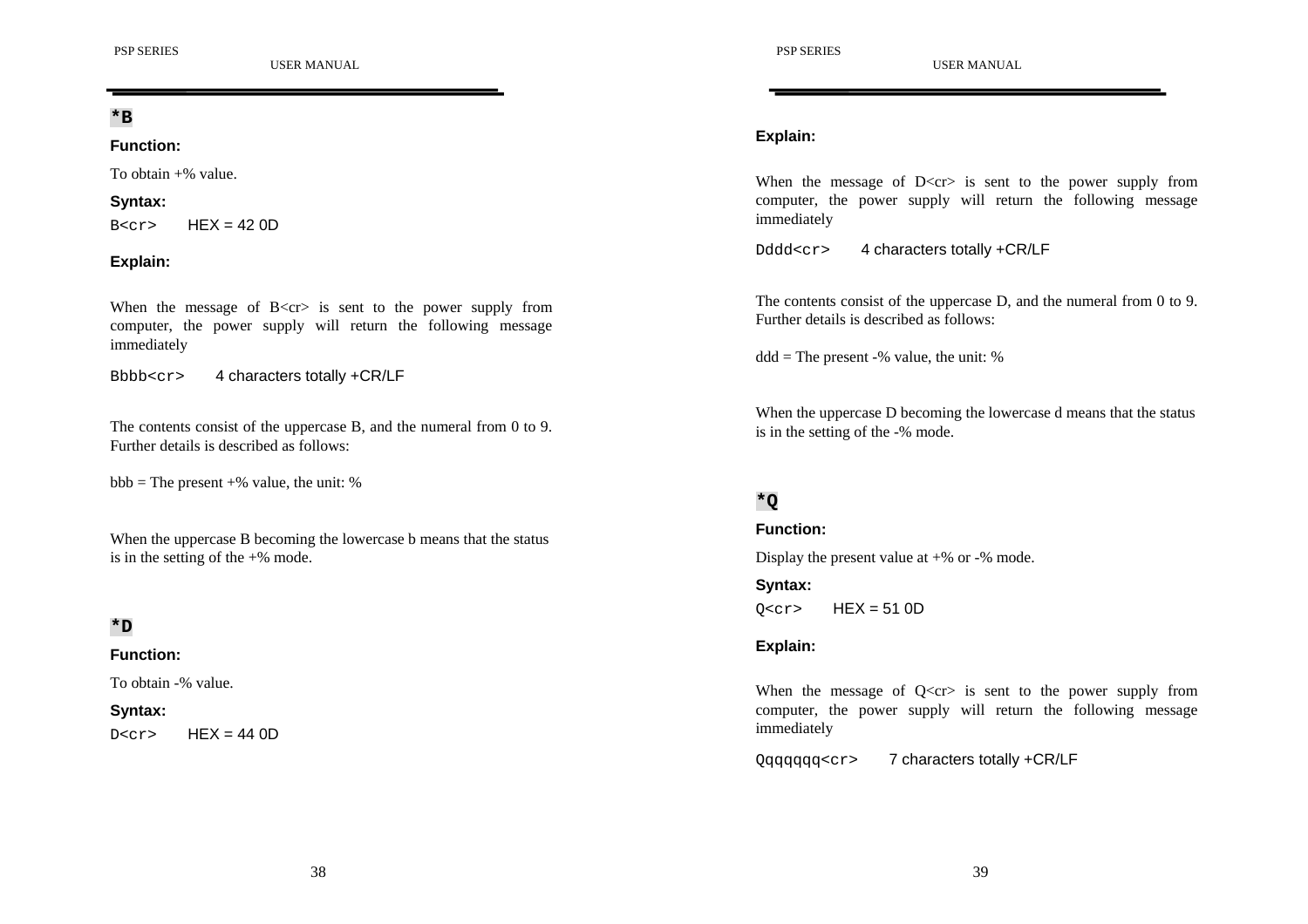PSP SERIES

USER MANUAL

#### The contents consist of the uppercase B, and the numeral 0 or 1. Further details is described as follows:

Whether the first q is at % mode?  $0: No$  1:Yes

Whether the second q is at  $+$ % mode? 0: No 1: Yes

#### **\*SB+**

#### **Function:**

To add one unit to the present setting of  $+$ %.

# **Syntax:**

 $SB+<sub>cr</sub>$  HEX = 53 42 2B 0D

#### **Explain:**

When the message of  $SB + < c$  is sent to the power supply from computer, the power supply will add one unit to the present setting of +% immediately

#### **Example:**

The present  $+$ % value is at 105, after the command is sent from computer, the  $+$ % value is at 106.

#### **\*SB-**

#### **Function:**

To decrease one unit from the present setting of  $+$ %.

#### **Syntax:**

 $SB - < cr$  HEX = 53 42 2D 0D

#### **Explain:**

When the message of SD- $\langle$ cr $\rangle$  is sent to the power supply from computer, the power supply will decrease one unit from the present setting of +% immediately

#### **Example:**

The present  $+$ % value is at 105, after the command is sent from computer, the  $+$ % value is at 104.

# **\*SD+**

#### **Function:**

To add one unit to the present setting of -%.

#### **Syntax:**

 $SD+<sub>cr></sub>$  HEX = 53 44 2B 0D

#### **Explain:**

When the message of  $SD+<$ cr $>$  is sent to the power supply from computer, the power supply will add one unit to the present setting of - % immediately

#### **Example:**

The present -% value is at 90, after the command is sent from computer, the -% value is at 91.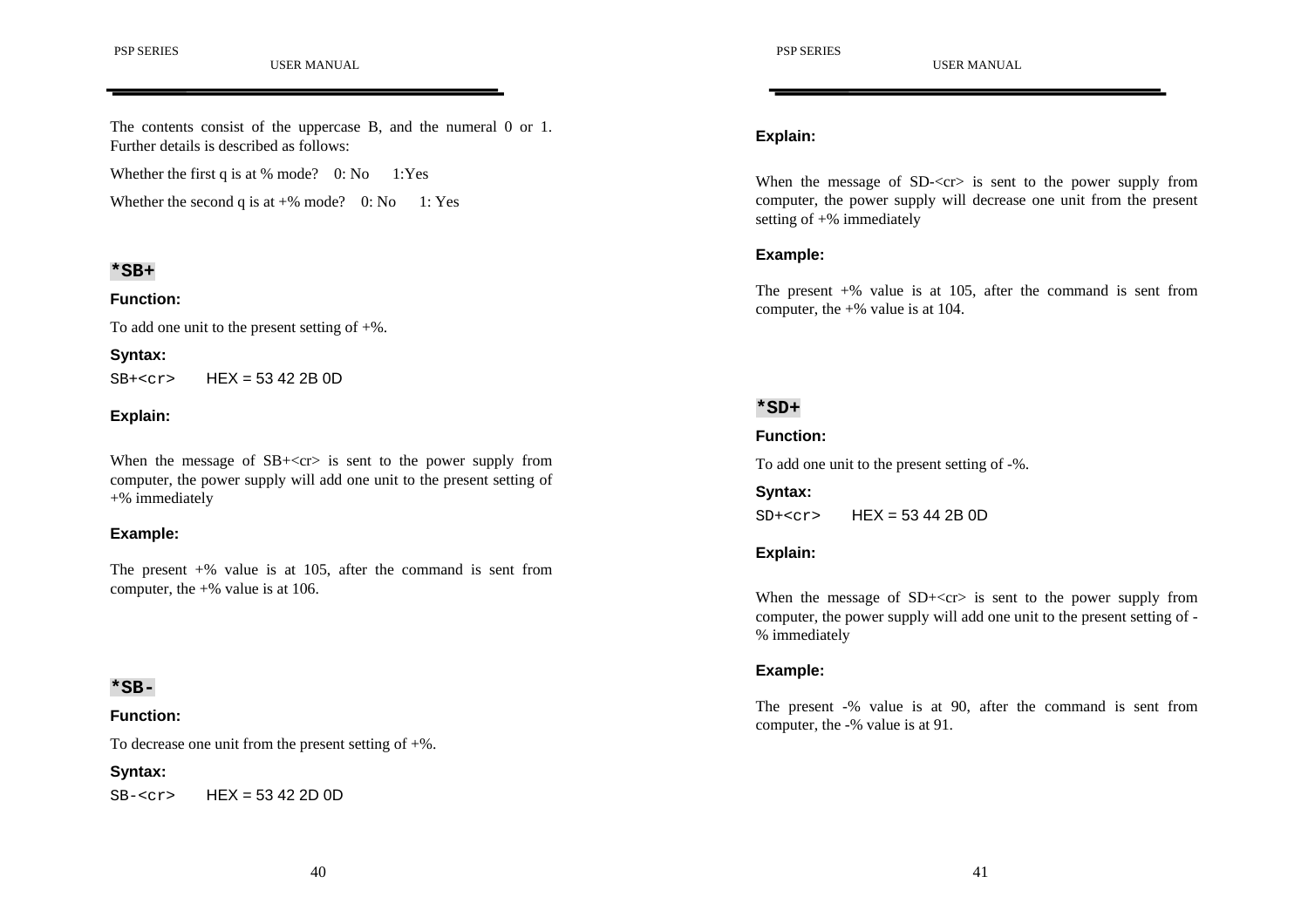#### **\*SD-**

#### **Function:**

To decrease one unit from the present setting of -%.

#### **Syntax:**

 $SD - <sub>cr</sub> > HEX = 53 44 2D 0D$ 

#### **Explain:**

When the message of SD-<cr> is sent to the power supply from computer, the power supply will decrease one unit from the present setting of -% immediately

## **Example:**

The present -% value is at 90, after the command is sent from computer, the -% value is at 89.

#### **\*SV**

#### **Function:**

Set the output voltage value.

#### **Syntax:**

SV xx.xx<cr>x is a number between 0 and 9.

# **Explain:**

The power supply will set the desired value of output voltage when the command is received.

USER MANUAL

#### **Example:**

SV 12.34Set output voltage to 12.34V

# **\*SU**

**Function:**

Set voltage limit.

**Syntax:** SU xx<cr>x is a number between 0 and 9.

# **Explain:**

The power supply will set desired up-limit value of the voltage when the command is received.

# **Example:**

SU 20Set voltage limit to 20V

# **\*SI**

**Function:**

Set current limit.

#### **Syntax:**

SI x.xx<cr>x is a number between 0 and 9.